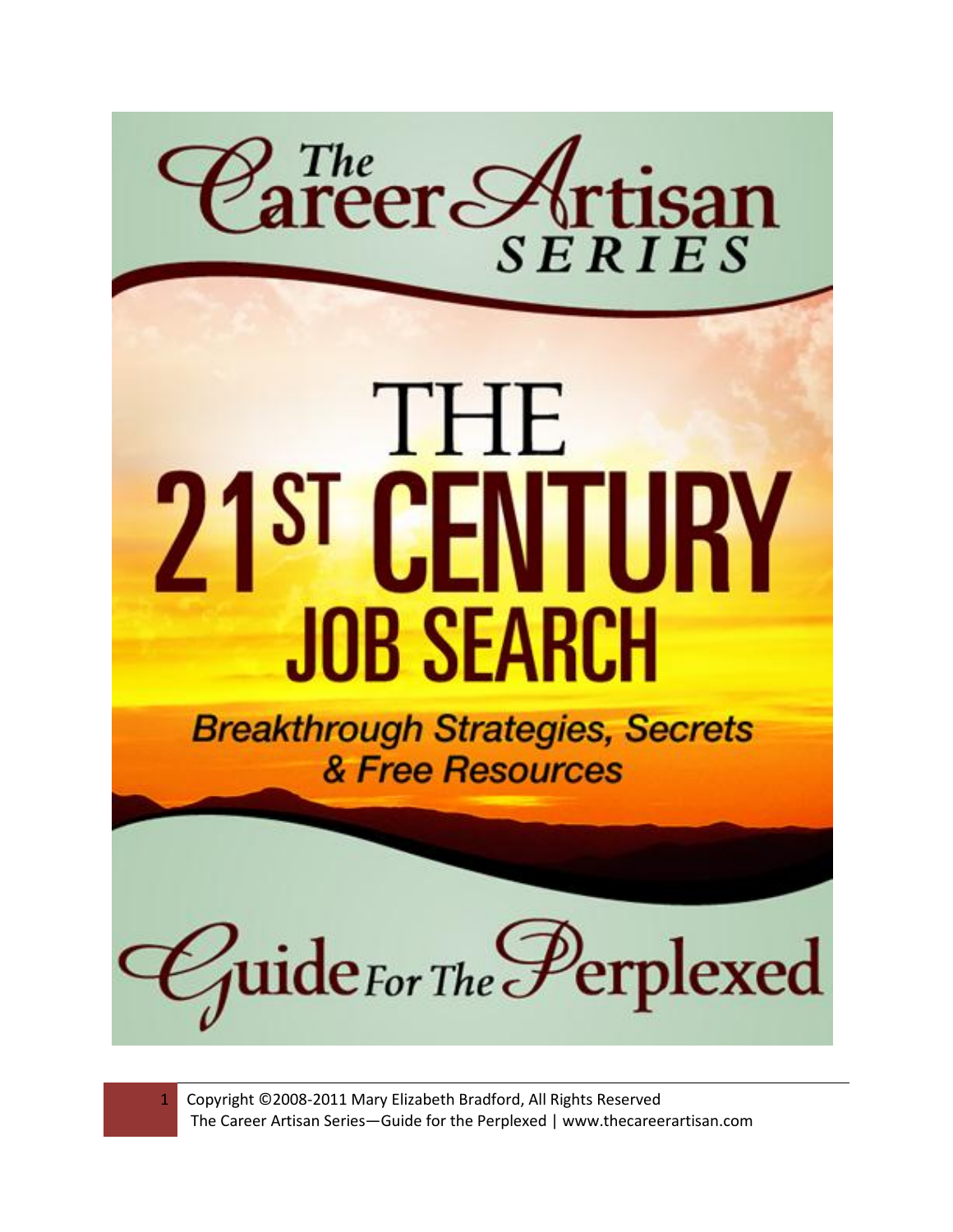**Dedicated to Your Job Search Success**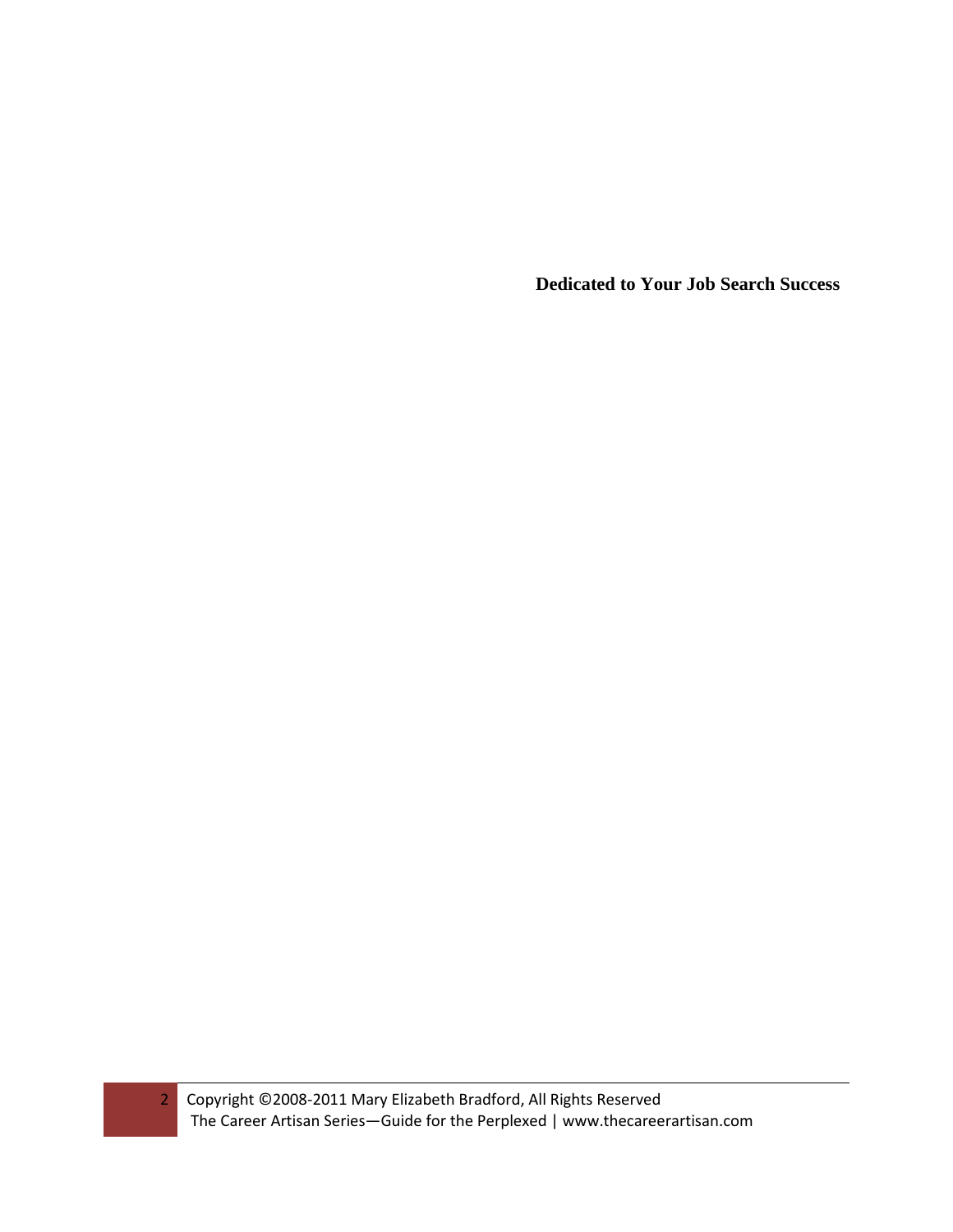## **Also by Mary Elizabeth Bradford**

*The Career Artisan Series—Tap the [Hidden Job Market Guide for the Perplexed](http://www.amazon.com/Mary-Elizabeth-Bradford/e/B004UMSH90/ref=ntt_athr_dp_pel_1)*

*[The Career Artisan Series—Interview Follow Up Guide for the Perplexed](http://www.amazon.com/Mary-Elizabeth-Bradford/e/B004UMSH90/ref=ntt_athr_dp_pel_1)*

*[The Career Artisan Series—Phone Networking Secrets Guide for the Perplexed](http://www.amazon.com/Mary-Elizabeth-Bradford/e/B004UMSH90/ref=ntt_athr_dp_pel_1)*

*The Career Artisan Series—The 21st [Century Resume Guide for the Perplexed](http://www.amazon.com/Mary-Elizabeth-Bradford/e/B004UMSH90/ref=ntt_athr_dp_pel_1)*

*[www.thecareerartisan.com](http://www.thecareerartisan.com/)*

*[www.job-searchsystem.com](http://www.job-searchsystem.com/)*

Copyright ©2008-2011 by Mary Elizabeth Bradford

# **The Career Artisan Series—the 21st Century Job Search Guide for the Perplexed.**

All rights reserved. No part of this e-book report may be reproduced or transmitted in any form by any means, electronically or mechanically, including photocopying, recording, retrieval system, without prior written permission from the author, except for the inclusion of brief quotes in a review.

Limit of Liability/Disclaimer of Warranty: While the author and publisher have used their best efforts in preparing this book, they make no representations or warranties with respect to the accuracy or completeness of the contents and specifically disclaim any implied warranties. The advice and strategies contained herein may not be suitable for your situation. You should consult with a professional where appropriate. The author and publisher shall not be liable for any loss of profit or any other commercial damages, including but not limited to special, incidental,

consequential, or other damages. Book Cover Design by Killer Covers

ISBN: 978-0-9834249-5-6

## **Requests for permission to make copies**

**of any part of this book can be made to:**

Mary Elizabeth Bradford

The Career Artisan  $\div$  PO Box 298  $\div$  Boerne, Texas 78006

830-331-9398  $\leftrightarrow$  www.maryelizabethbradford.com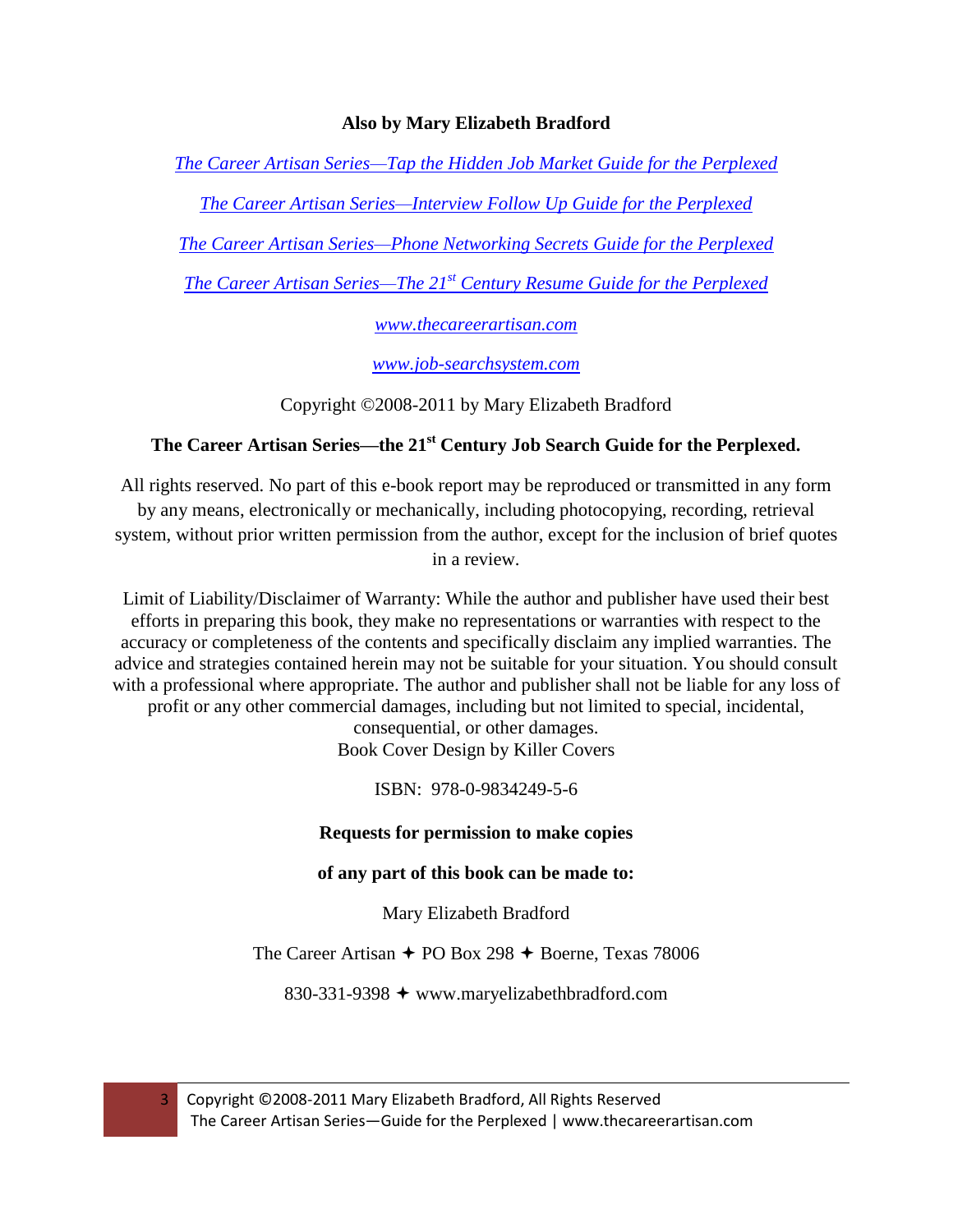Are you sending out resumes but not hearing anything back? Perhaps you are having trouble getting anyone to follow up with you after the first interview, have been told you are overqualified, don't have enough experience, or are worried about age discrimination? Maybe you are wondering why it is so difficult to get a recruiter's attention or worried that there are not enough jobs and too much competition. Maybe you are frustrated because you have been in a long job search and worry that is a red flag to potential employers . . . or maybe you long to change industries but don't know how or don't believe it is possible in today's job market.

No matter what your concerns are, this powerful e-book is going to enlighten you to some revealing facts about what really works in today's job market and educate you so that, from the moment you finish reading this, you will feel a new lease on life regarding your job search and the possibilities open to you.

Just be prepared—most of what you have been told about job searching IS misleading, skewed, or just plain wrong. I hope this little book helps you take control of your job search, as this information I am about to share with you has proved to be evergreen and is intended to expand your mind regarding job search myths and truths and how you can control your job search now through the rest of your career!

—*Mary Elizabeth Bradford, CERW, MCD*

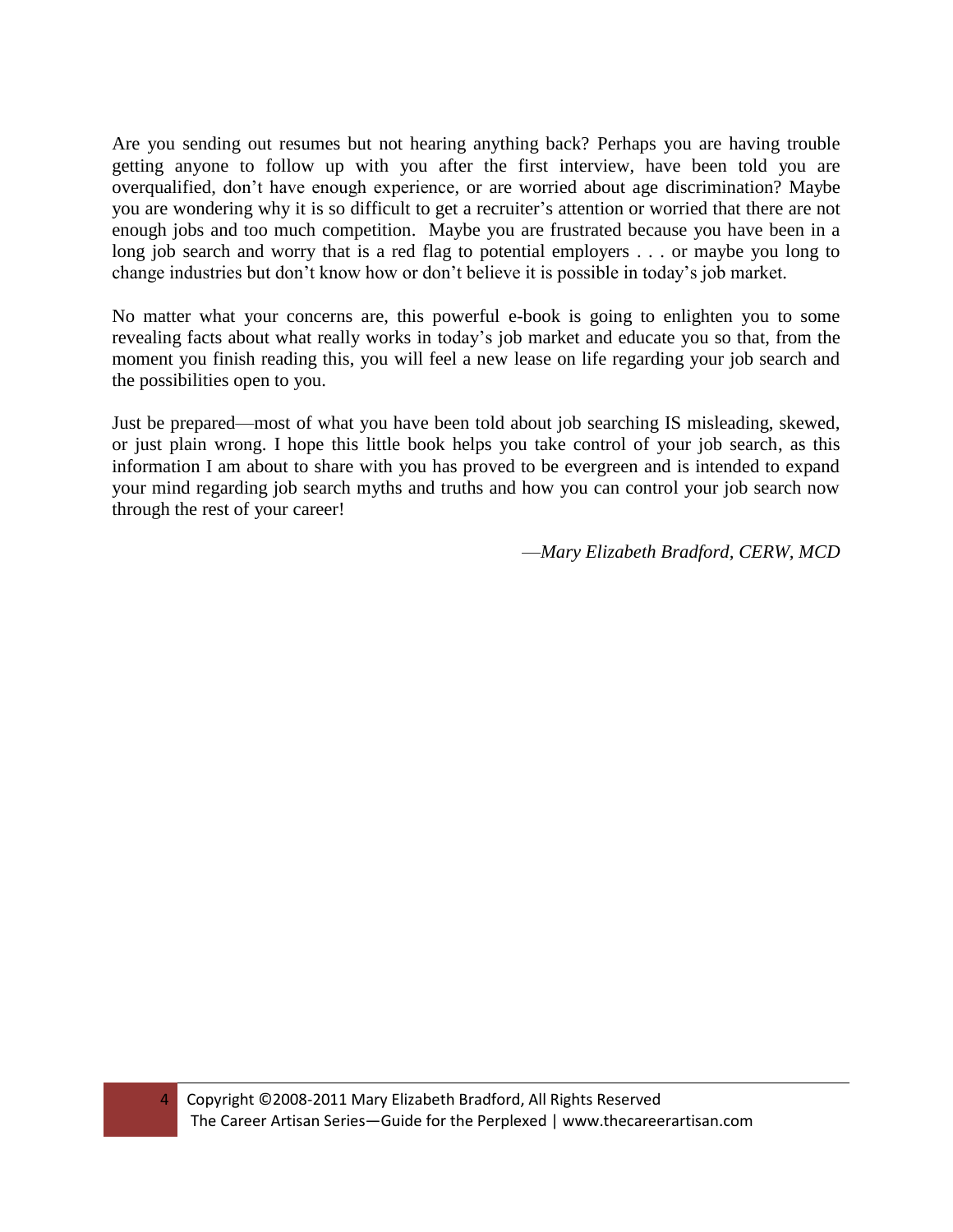## **Table of Contents**

- **Introduction: What is the 21st Century Job Search?**
- **The Three Components of a Successful Job Search**
	- o *Your Focus of Direction*
	- o *Your Marketing Collateral*
	- o *Your Job Search Strategy*
- **The Hidden Job Market: What is it and Why You Should Care**
- **Case Studies and Typical Job Search Problems**
- **Free Resources**
- **Other Resources**
- **BONUS: 5 Common Executive Resume Mistakes**
- **BONUS: 5 Job Search Shortcuts for Busy Professionals**
- **BONUS: 5 Ways to Get Yourself and Your Job Search Out of a Slump**
- **About the Author**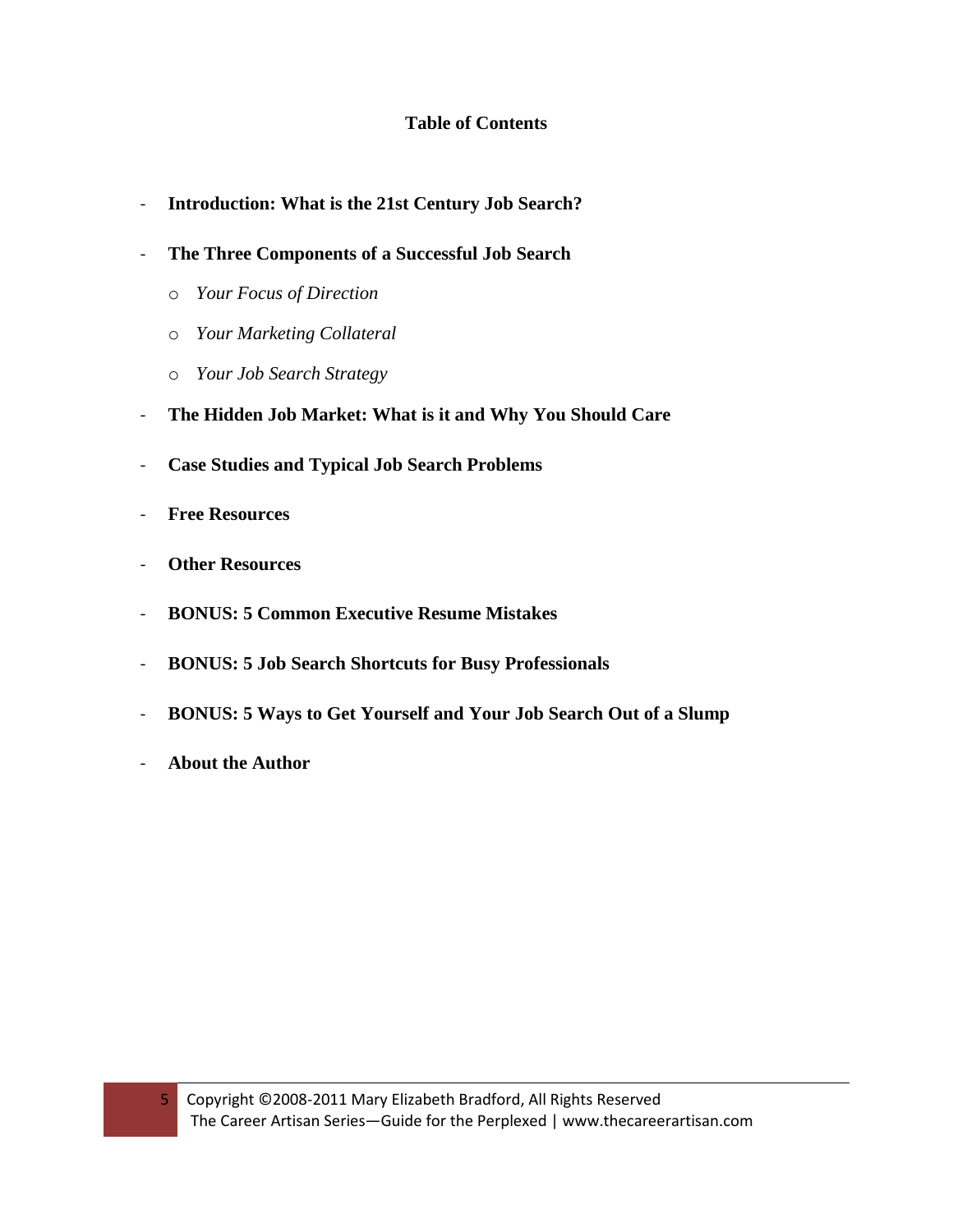#### **INTRODUCTION WHAT IS THE 21ST CENTURY JOB SEARCH?**

Not so long ago, before the advent of the Internet, the typical job search strategy was to look in the newspaper or business journals for open positions, apply, and then interview. Or, you heard of an opportunity from a friend or acquaintance. Executives may have been working with recruiters who may have brought them a worthy position or two.

Then, with the rapid growth of the Internet, open jobs quickly migrated online and, by the early 2000's, a good majority of job seekers were applying for positions over the Internet. The rapid rise of applicants able to view and respond to a job—no matter where it was—created an enormous number of candidate submissions. In response, human resource departments tightened up job qualification parameters, created more rigid online application procedures, and integrated keyword scanning software to help them filter and qualify applicants.

In my opinion, the birth pangs of this online evolution affected all parties. Jobseekers quickly noticed and suffered the effects of a colder, mechanical process with seemingly overnight competition. Decision makers within companies still secretly longed for the opportunity to hire organically through referrals and word-of-mouth—which they did—and still do.

This increased the depth and breadth of what is today called "the hidden job market." And numbers aggregated from the Bureau of Labor and Statistics show (for example) that nearly 300,000 jobs with salaries over six figures are filled each month, but only approximately 20% of those jobs are advertised on job boards. And approximately 95% of job seekers are targeting those 20% of "advertised" jobs—creating an enormous bottleneck and prime hunting season for employers—the lowest-priced employee with the closest matching qualifications.

However, there is a small contingency with an incredible workaround to this problem . . . the 5% of job seekers who dare to take the initiative have access to over 250,000 six-figure jobs with very little, if any, competition.

Here is what [jobbait.com](http://www.jobbait.com/) says about US hiring trends:

*\*Using salary data from the [US Census Bureau,](http://www.census.gov/) we prorated this hiring by salary levels:*

- *4 million hires per month at all salaries*
- *400,000 hires per month at \$100k+*
- *31,000 hires per month at \$300k+*
- *9,000 hires per month at \$500k+*
- *1,800 hires per month \$1 million+*

*Most jobs are hidden. At \$100K, 75% are hidden. At \$300K, 90% are hidden*

*\*Courtesy of Jobbait.com. Used with permission.*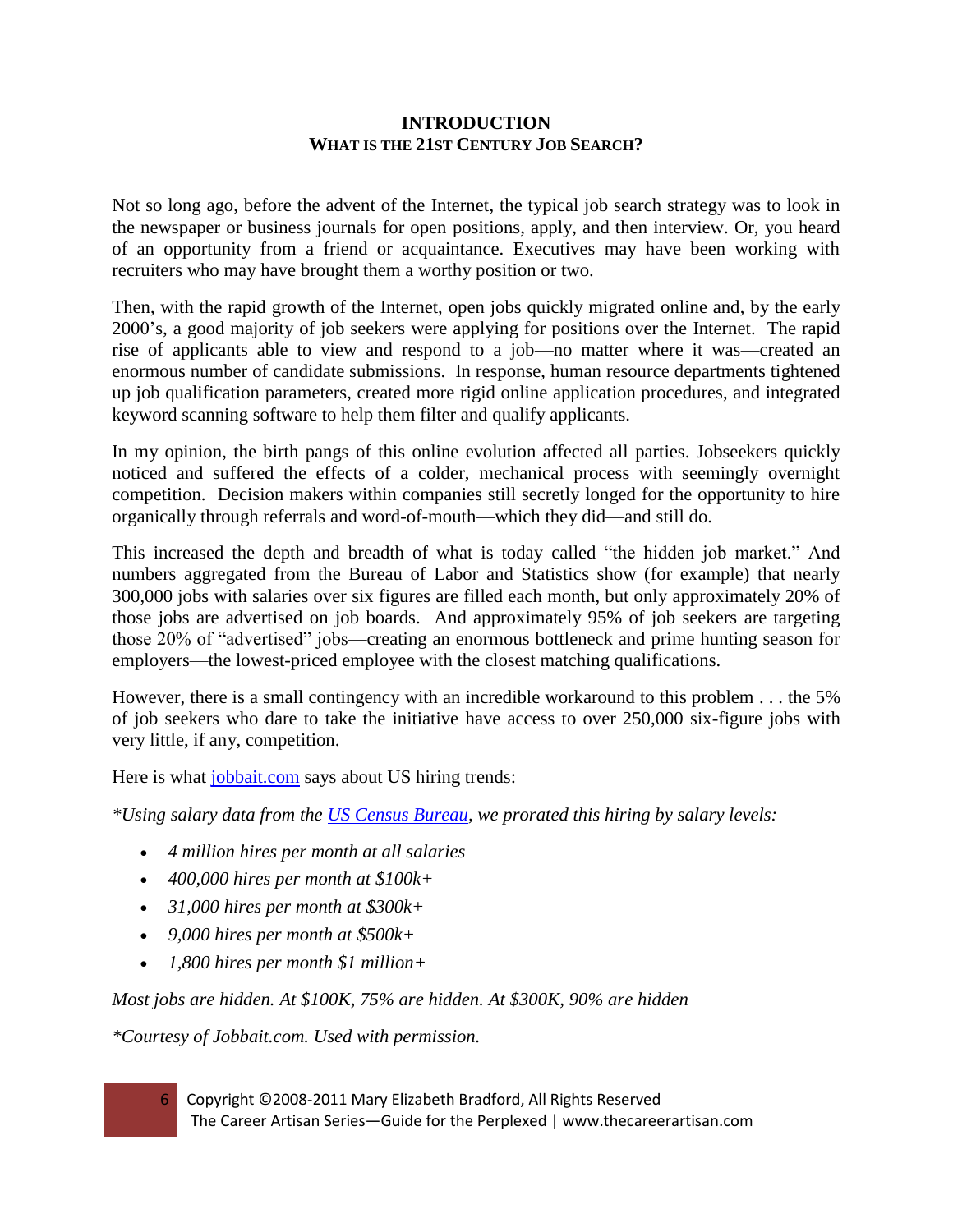So how do you, as a job seeker, find these jobs? You simply forego the futile and arduous task of applying for jobs on job boards (jobs which they rarely, if ever get any response at all on, let alone an actual interview or the even rarer "job offer") and you focus on what YOU WANT and WHO YOU want to work for and then YOU GO GET IT by contacting the key decision makers of those companies (and I mean the top brass) to let them know that you are available for hire.

Perhaps you are thinking I have lost my mind. That it is crazy to claim that this strategy actually works in today's tough job market . . . that you should just waltz out and fetch the job you want just . . . like . . . that (the nerve!). But wait—you need to know that this philosophy I am about to share with you is nothing more than marketing 101. And marketing 101 is largely evergreen AND, more importantly, the tougher the job market, the better it works. But job boards, recruiters, career pros, and related others in the industry don't generally make money from teaching you marketing 101. Otherwise, everyone would probably be writing books like these to help you succeed in today's job market and with your career in general.  $\odot$ 

This little book will share more details in the chapters to follow on how you can adopt this philosophy for yourself and use it to focus on, find, and land your dream job—like so many of the thousands of professionals I have helped over the years.

Here are a few more points that may surprise you and make you happy:

- 1. This philosophy will work over and over for you throughout your career.
- 2. This philosophy works for new grads and even CEOs (though I recommend that 500K+ C-level executives step it up a notch and conduct a highly professional direct mail campaign through a "specialist" . . . which I will get more into later).
- 3. This philosophy is counter-intuitive and may initially push you out of your comfort zone. But that doesn't mean it doesn't work!
- 4. This philosophy works best in a tough job market and when the odds are against you (i.e., fired/laid off/long job search/industry change/physical relocation/too young/too old). The strategies I am about to reveal to you will keep these liabilities (which usually result in your disqualification from a pack of qualified candidates) from coming up.
- 5. This philosophy will teach you how to think like an entrepreneur, if you don't already, and be the president of YOUR OWN career.

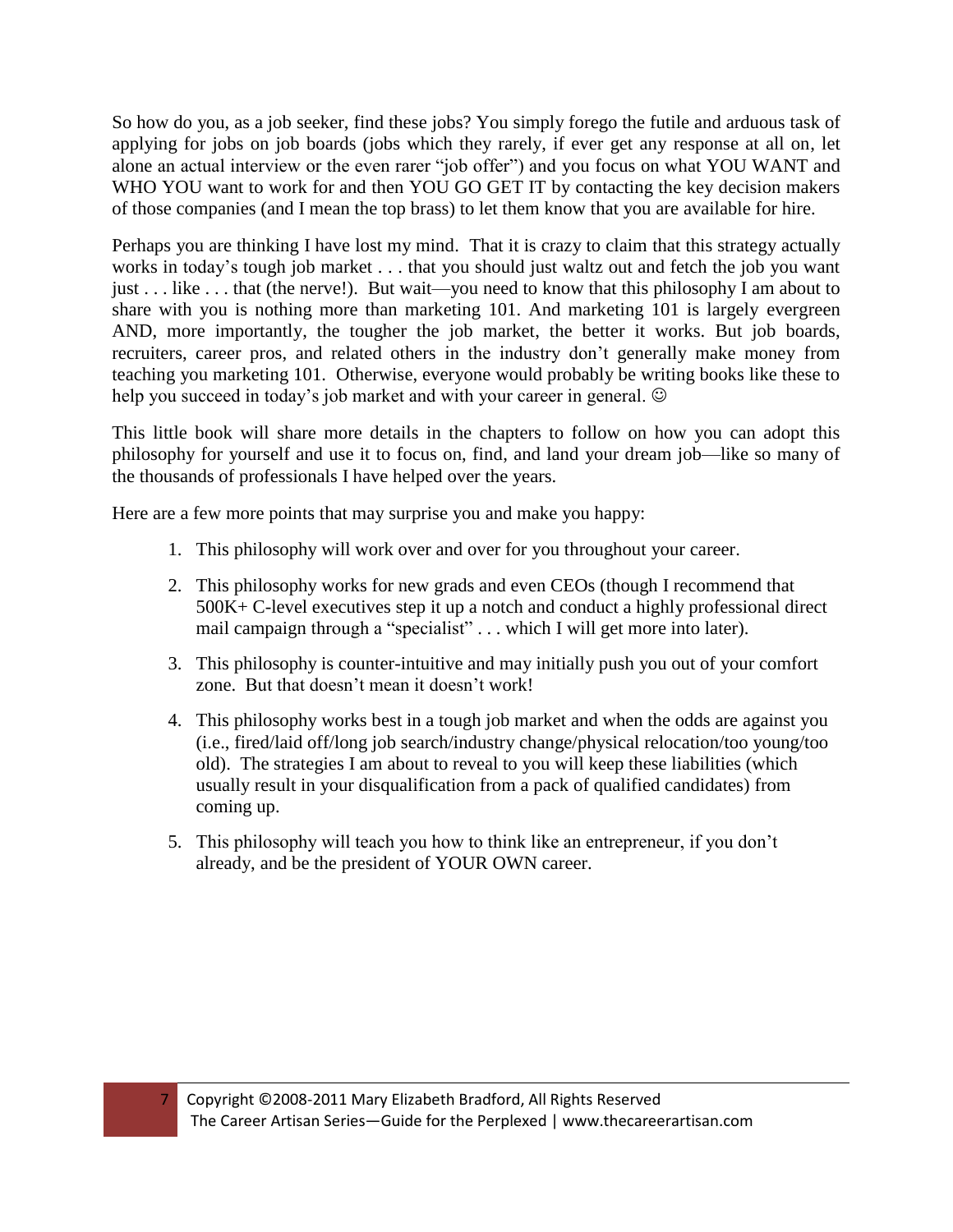#### **THE THREE COMPONENTS OF A SUCCESSFUL JOB SEARCH**



No matter what you are doing in your job search, what your goals are, or what your personal and professional situation is, I have found that there are three universal components to a job search that needs to be understood and arranged for your job search to have maximum success.

Unfortunately many people, not knowing any better, will spend weeks or even months poking around on job boards looking for something they believe they may be qualified for and/or like. When they read through the wish list of qualifications in any given posted job, the majority of them instantly begin to feel constricted in their potential opportunities and frustrated and deflated upon seeing that the majority of requested qualifications do not match their own. If job seekers have applied to 10, 20 or more job postings but have not heard a response back, they may feel marginalized and begin to form a lower opinion about their professional worth, the economy, and what they believe is an increasing shortage of available jobs.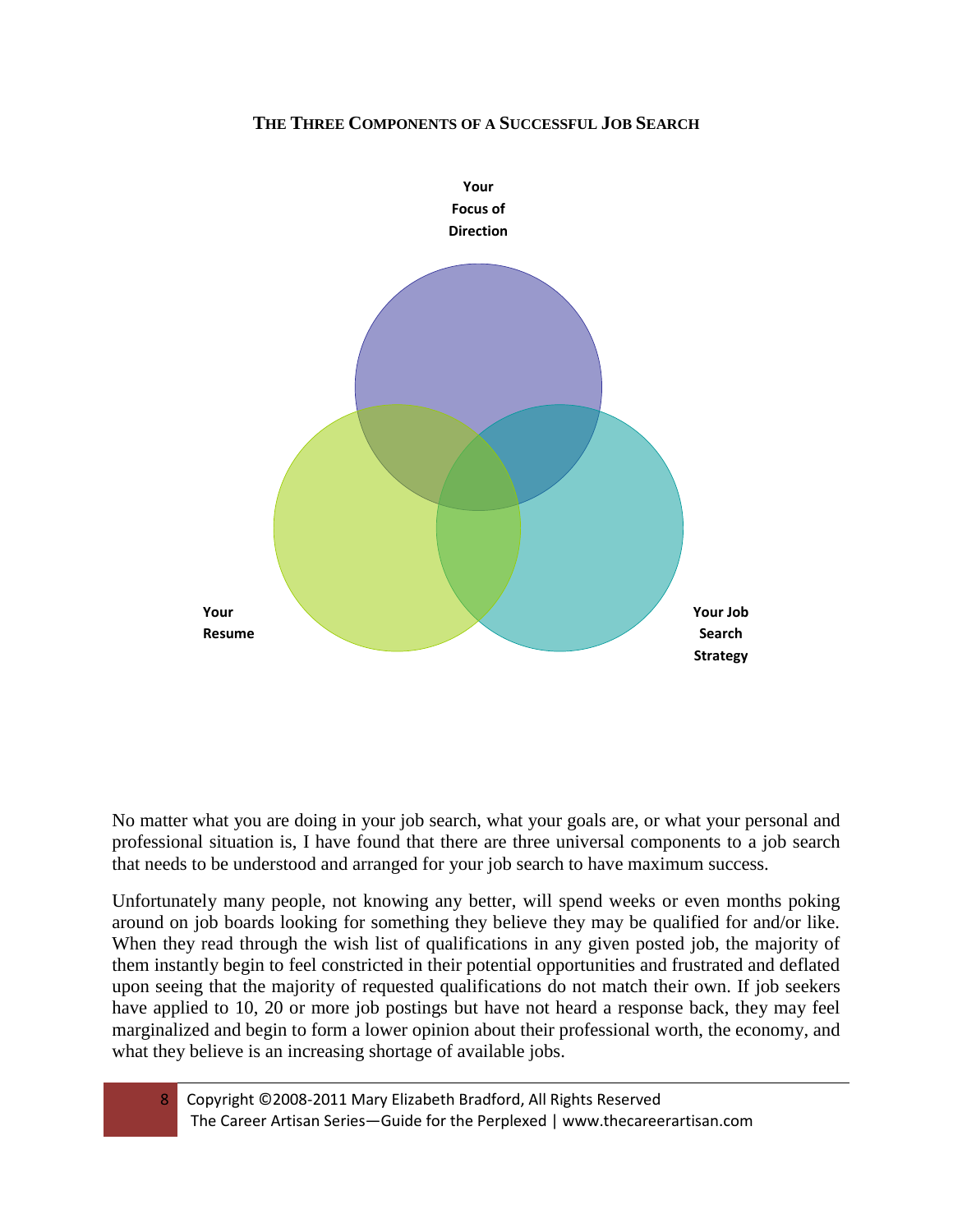In addition to this, many job seekers have been told that networking is the way to go and that they need to ask all of their friends, family, and generally everyone they have ever met if they know of any open positions or opportunities and pass out their resume to anyone who will take it. Many job seekers are told to broadcast that they are actively seeking a job on LinkedIn and other social and business networking sites. Although I agree that networking done right can be very helpful, I don't agree that job candidates should overexpose themselves.

If you think about it: who is the more attractive candidate? The one you want (and perhaps can't have?) or the one who is screaming from the rooftops that he or she is available? Which attracts you more—the sales person who is putting the hard sell on you and trying to "close" you (i.e. only cares about making the sale) or the more refined sales professional who is asking you questions to better understand your needs and, perhaps, provide you with a solution? Would you rather have a date with someone who is begging you to ask them out, or a wonderful individual you have your eye on who seems perhaps out of reach to you? I hope I am making my point because a component of what we are talking about here does involve human behavior and emotion . . . and you can't afford to overlook this.

Now, everything works some of the time if you do it enough and so these methods might yield you some small amount of success. But above and beyond my professional opinion, I can also show you that statistics prove that using these methods outlined above create a long and laborious job search with limited success. For example, most statistics show that job boards only represent about 15% of available positions and the majority of job seekers will go after this small number—which creates intense competition for a single job. Most statistics show that submitting resumes for jobs on job boards yields about a 1% response.

Here is an excerpt from [Jobbait.com—](http://www.jobbait.com/)a noted authority on marketing strategies for top executives and a resource of multiple reports on US economic growth trends and statistics:

## **"Most executives find a job by networking."**

This is true, but is this what you want? With networking, you'll eventually get "whatever happens to come along next." You'll spend 12 to 18 months searching (on the average) and compete with thousands to prove that you'll do the best job at the lowest cost. Even if you get lucky and find a job fast, you will have missed 75% to 90% of your opportunities. Ironically, most executives take whatever happens to come along next, and 60%+ are not satisfied with their current job.

## —**Excerpt from Jobbait.com**

It is worth noting that, although Jobbait's clients are generally C-level executives, the philosophy and job market knowledge they share is applicable to all job seekers at all levels.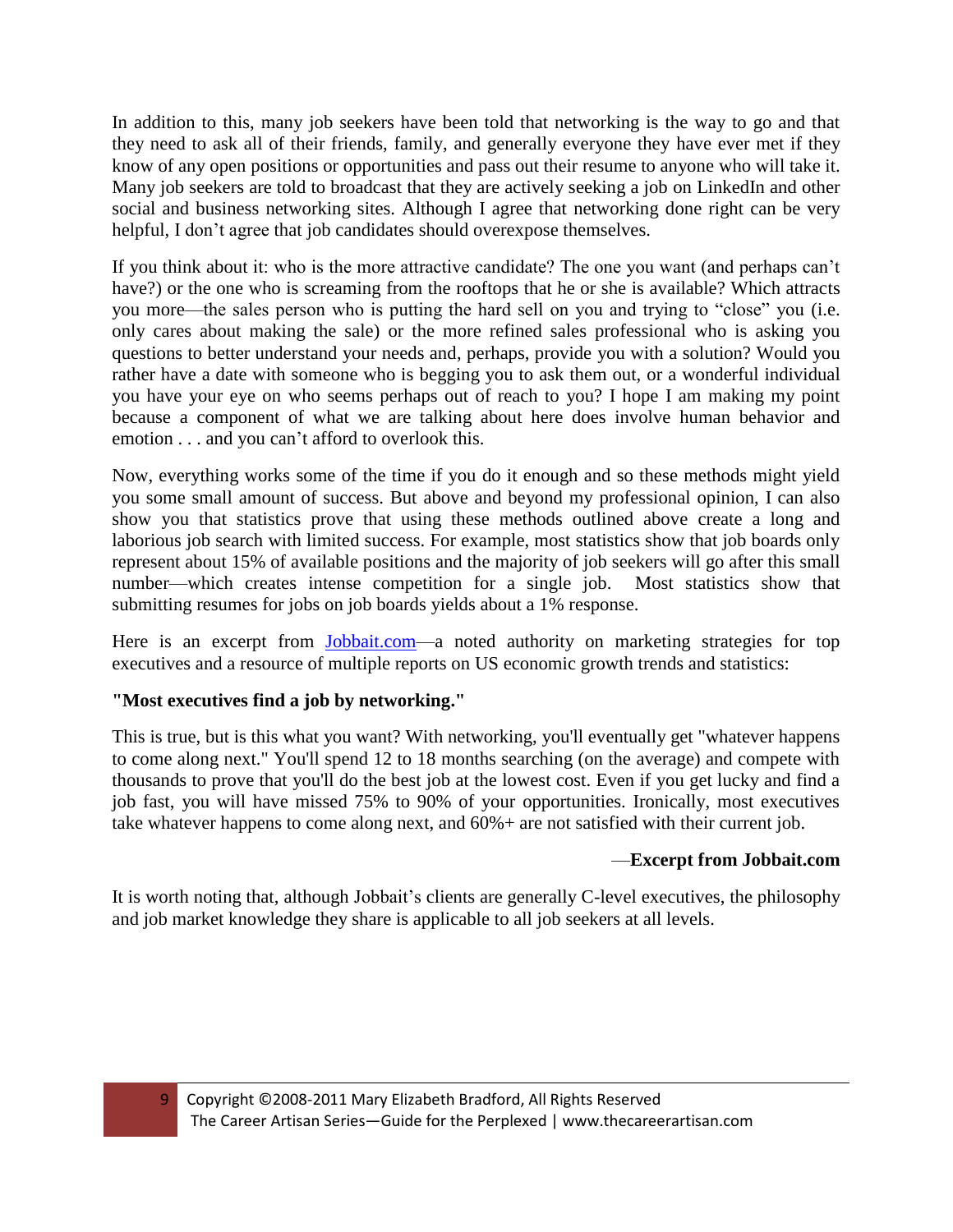## **FIRST COMPONENT: YOUR FOCUS OF DIRECTION**

One of the first and most important steps you will take is allowing yourself to truthfully write out exactly what you want in your next position. If you are still in job board mentality you might find this exercise uncomfortable at first because you haven't thought you had any say in this. Additionally, you may need to take some time to think about the following items. If you have never given yourself permission to dream about your dream job before, it may take a while for your heart's desire to bubble up to the surface . . . so give yourself time.

You don't have to have an answer for all of these questions—but define as many as you can:

## **Your Ideal Company & Position**

**Industry:** 

**Sub Industry:**

**Company size:** (small startup, mid-size or large, multinational corporation?)

**Location:** 

**Salary:**

**Key Skills You Use:**

**Manage People? If So, How Many:**

**Company Philosophy & Style:** (Trendy? Flexible? Traditional? Systematic? Freethinking or unorthodox? )

## **Here are a couple of other points to think about and write out:**

## **Your Career Goals**

This is a statement of where you want to go and your goals for the next three to five years.

It's really important to give yourself some time to focus on your answer and write it down.

It's amazing how often when we put career hopes and dreams on the back burner (i.e., in the back of our minds), we simply cannot have anything more than a foggy idea that is unfocused, not ready, not purposeful, and not exciting.

The simple ACT of committing to focus on what YOU want and writing it out is a powerful step forward on both conscious and subconscious levels. Simple, but powerful.

## **Your Driving Motivators**

What are your bottom-line needs that you have to meet in order to make your next career move? A different position, a new industry, more money, a new location, or more work-life balance? List your top three.

10 Copyright ©2008-2011 Mary Elizabeth Bradford, All Rights Reserved The Career Artisan Series—Guide for the Perplexed | www.thecareerartisan.com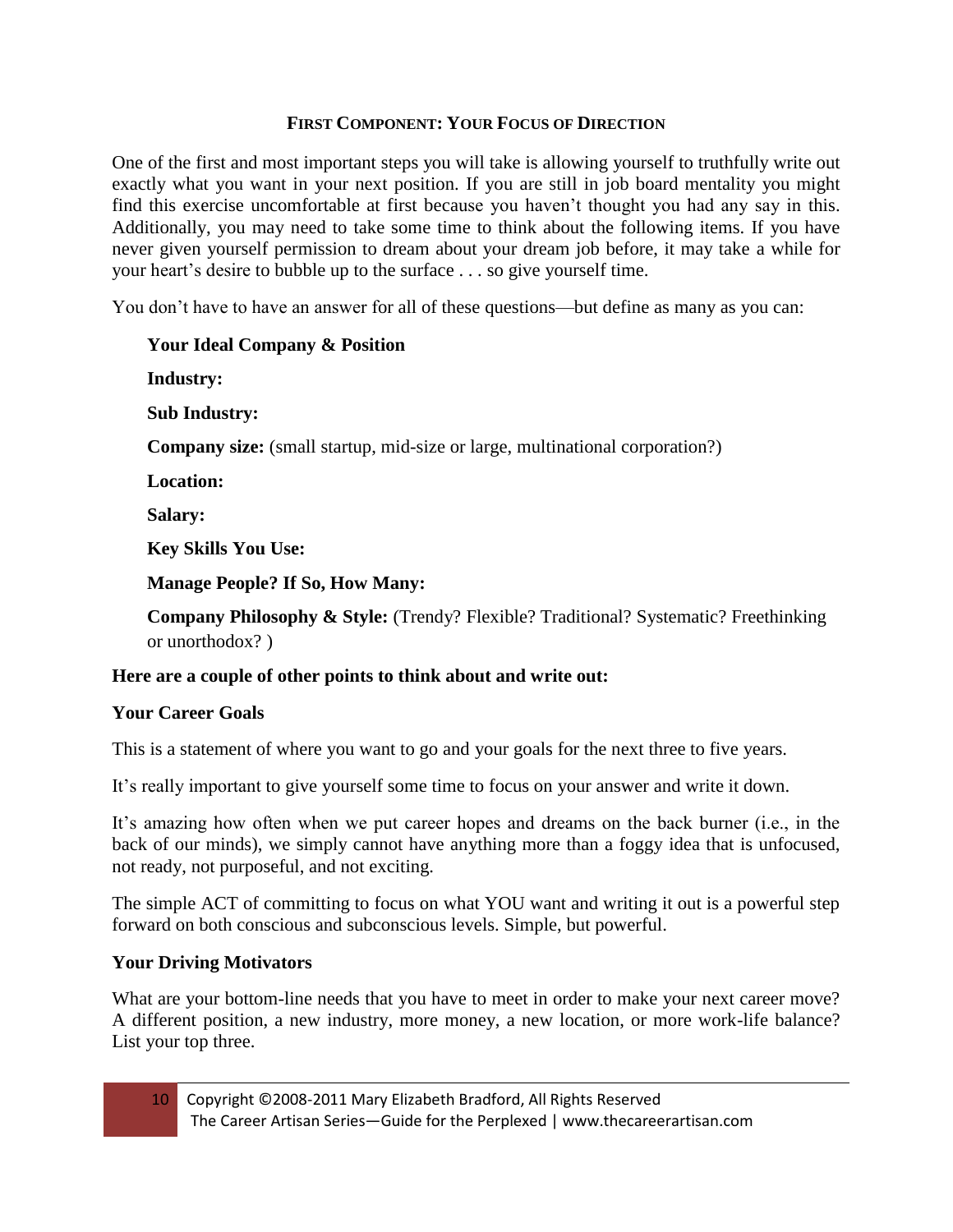### **Market Viability**

What is the "health" on a scale of 1 to  $10 -$  of your particular industry of interest? Are you in an increasingly shrinking industry or a growth industry? Obviously you are best to look at the industry (or industries) that are showing decent short and long term growth, or at least aren't showing decline. I show you how to do this below in my free resources section.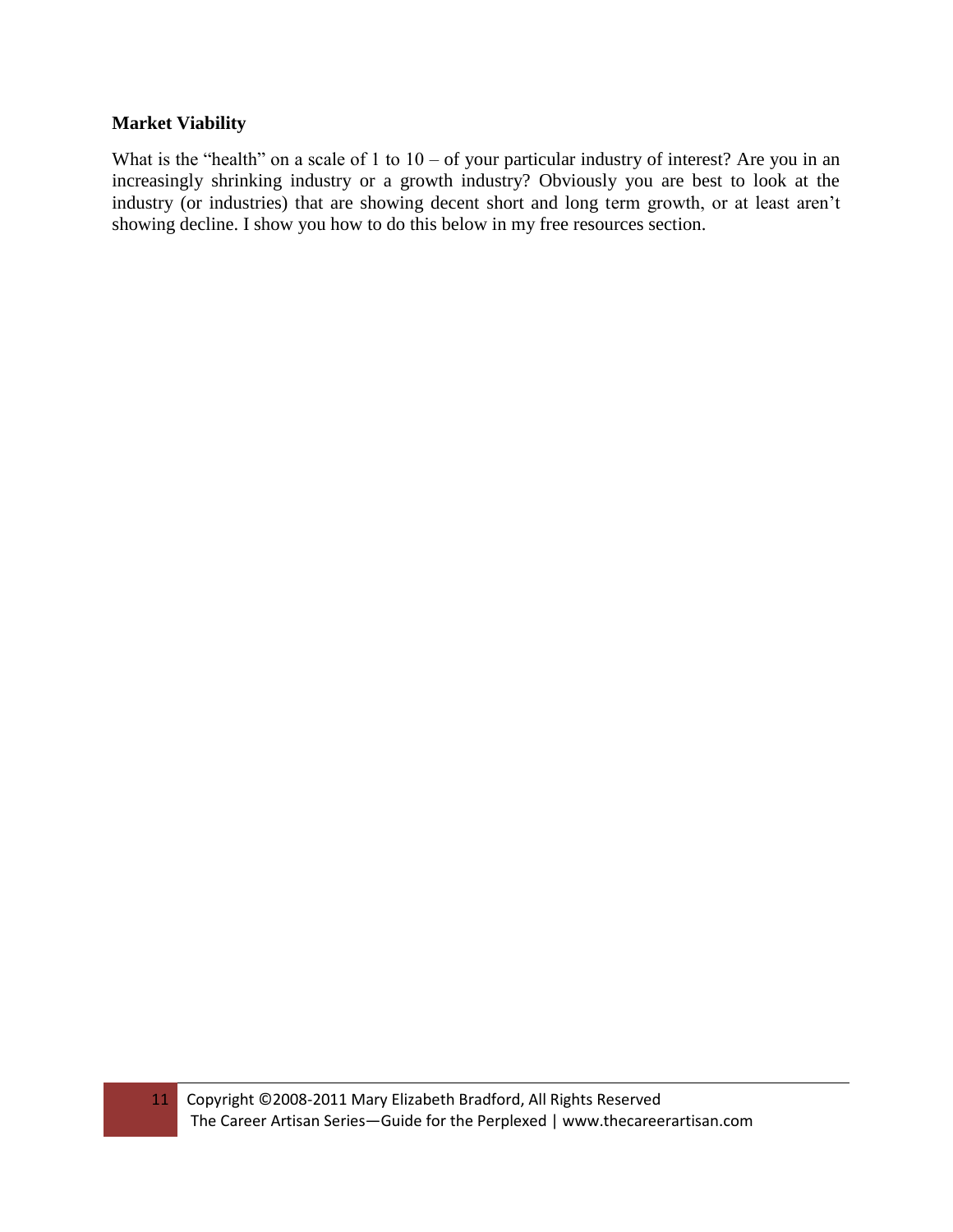## **SECOND COMPONENT: YOUR MARKETING COLLATERAL**

The second component to a successful job search is what I call "your marketing collateral." This is basically all your written information including your resume, your cover letter (or as I call it your unique value proposition letter), your website, your LinkedIn profile, and others. Once you have your focus of direction, you can create your marketing collateral—specifically starting with your resume. If you try to write your resume before you have established your focus of direction, your resume will not be a focused marketing document . . . nor will you have integrated the appropriate keywords and phrases into your resume that your ideal market and position requires.

## **A Word About Your Online Identity and Digital Dirt**

Digital dirt is the term used to describe your online footprint—including all the reviews, rants, videos, and/or social networking sites you are on. Many employers and recruiters do check out your online identity during the interview process so you want to make sure yours looks professional.

To check your "dirt" just Google your name in quotation marks and then research your results.

Do your best to clear, change, or delete anything you wouldn't want a potential employer to see. Please use discretion and an alias if you are posting on forums and do not wish that information to be traceable to a potential employer.

## **Your Resume and Value Proposition Letter**

Your resume and your cover letter, or value proposition letter, has to be tailored to fit the position and the industry that you are focused on. This is one of the single most powerful and effective things you can do in your job search to get results.

Conversely, many people will generalize their resumes, especially after they have submitted it to several online jobs without hearing anything back. They will think their resume is too focused and they broaden their horizons by generalizing keywords and minimizing industries. I have not seen this to be an effective strategy.

You, the jobseeker, are much more likely to achieve the results you desire by first focusing on an industry and particular position (or two—some positions are similar and yet they can be different titles such as Project Manager and Program Manager) and then crafting your resume FOR your target! You still may want to tweak your keywords for a particular position but you will be more clear on your target, your resume will never need generalizing, you will actually minimize any tweaking you might need to do and, overall, you will be more efficient and effective as you connect with companies you are interested in.

I have been an Internationally Certified Advanced Resume Writer for over seven years now. What I have seen that works in this economy is this:

Every word counts in your resume and all resumes are glanced at before they are read more thoroughly. If you ever have read a book or an article about your resume, what is that one thing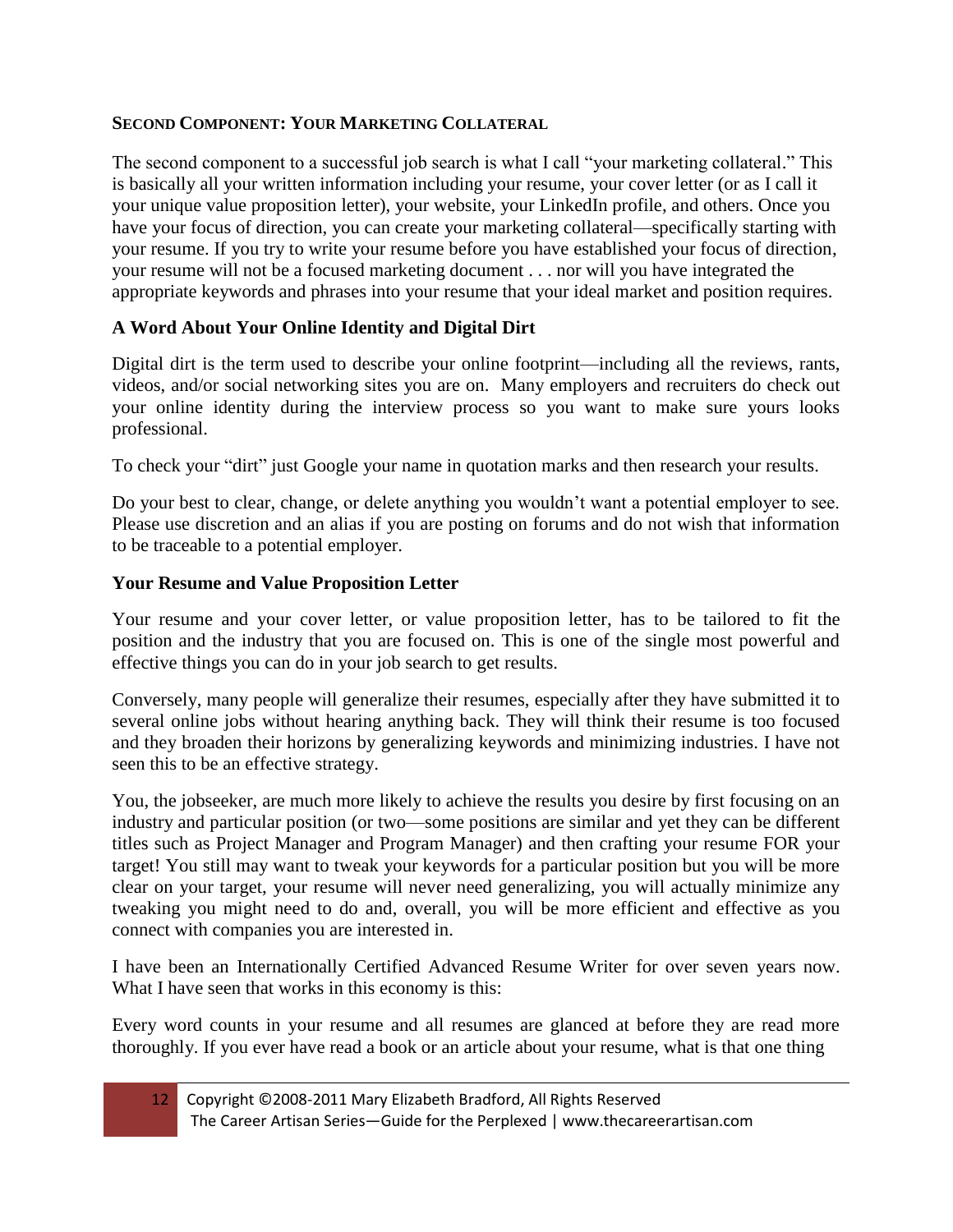resume writers usually talk about? It is how to make your resume pass the "glance test." Your resume must pass the glance test before it gets read! Thus, the visual design of your resume and the criticality of the keywords and the placement of text and bolded words and how you draw attention to your accomplishments is THE MOST IMPORTANT part of your resume.

Your resume needs to tell a story that is simple and easy to read.

So, when I write a resume I am:

- 1. Making sure I am writing to my client's career desires.
- 2. Creating a design with maximum visual impact—paying attention to where they eye is going to bounce, from one bold set of keywords to a call out box containing a short testimonial to a bold checklist of brief accomplishments. My aim is to give the reader a framework of my client's qualifications, the general size and scope of their accomplishments, and why they should be interviewed—all in a quick glance.
- 3. Crafting an interesting document to read—through the entire document. This involves creating a storyline the reader can follow that is interesting enough to hold the reader's attention.

To summarize, your marketing collateral—your resume, your value proposition letter, and your written (email or hard mail) correspondence—should all be well written, clear, focused, and communicate your value—meaning the results you can bring to a company. Fluff, filler, and big blocks of text may make you look pretentious and will make the document confusing and difficult to read as the reader scans the first page trying to get a sense of you and your value. My book on resume writing will take you through each step of writing your resume—and it comes with custom templates that I personally created for you to download, use and keep.

Another piece of marketing collateral is your LinkedIn profile. One thing I see with jobseekers on their LinkedIn profile is they are using it as a microphone to announce to the world their job candidacy. Now, yes, in some circumstances this may work to get you some attention and although many career experts may disagree with me—my concern is that this tactic makes you look desperate and "hat in hand" looking and begging for a job.

No one wants that. I know you don't want to do that.

So the question is: Does LinkedIn and other forms of online networking and resume blasting services overexpose you? Does it even really work? Well, I have some feedback I can give you. I am told by many jobseekers who have tried these methods that, not only did they fail to get any traction, they opened themselves up to a lot of junk mail and predatory calls and "job offers" that seemed shady or were not real. I think professionals really do have to take a hard look at potential overexposure. I don't believe in screaming from the rooftops that you are available.

Rather, I think making yourself look attractive, demonstrating your value, and selectively connecting with the companies and persons with whom YOU wish to converse is a far wiser and more effective strategy. There are ways to network and use LinkedIn that easily achieve this!

13 Copyright ©2008-2011 Mary Elizabeth Bradford, All Rights Reserved The Career Artisan Series—Guide for the Perplexed | www.thecareerartisan.com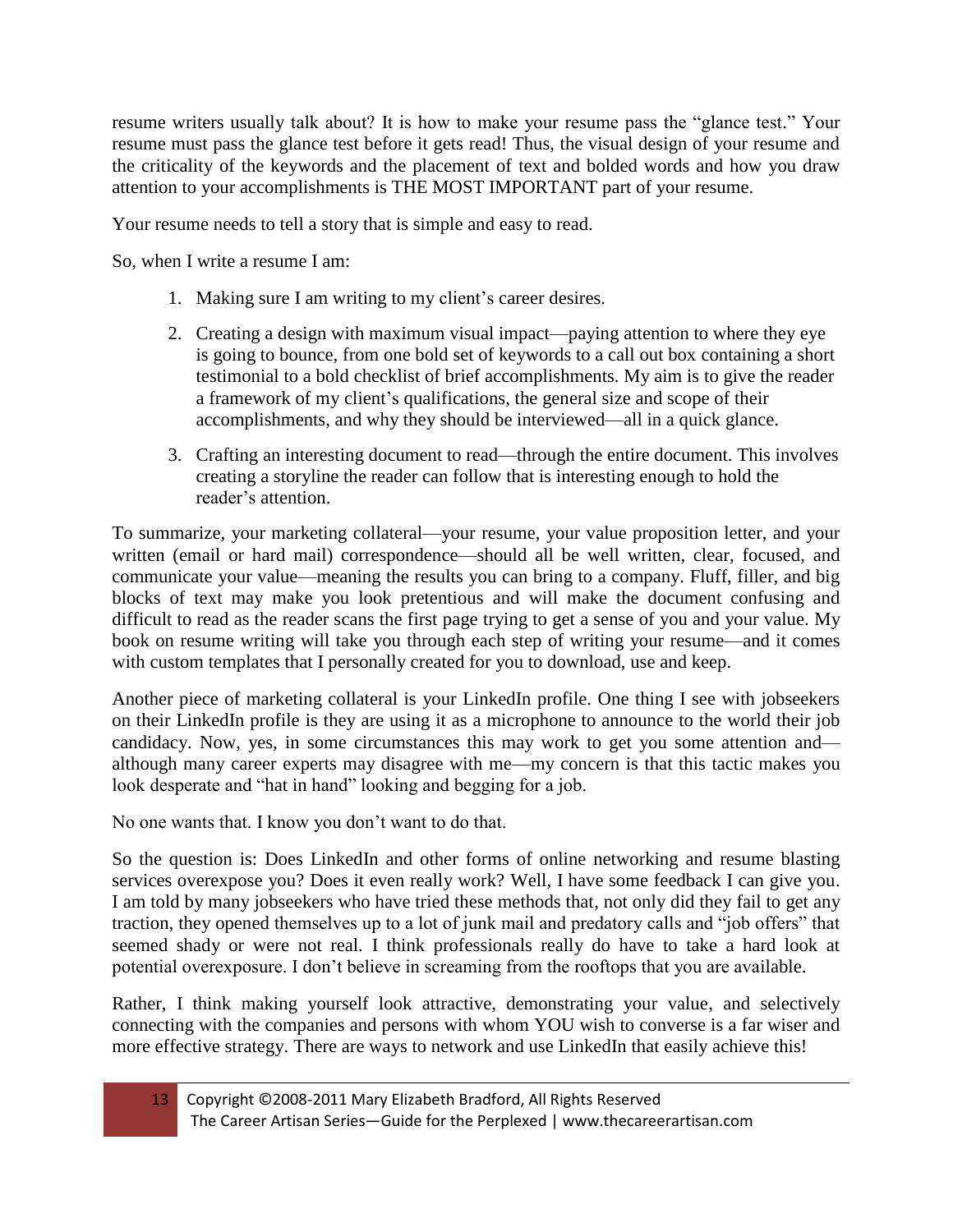And, by the way, my professional opinion was born from helping hundreds of candidates as a recruiter, working closely with the presidents of my select client companies, helping over 600 executives through every step of their job searches, interviews, and salary negotiations and writing thousands of resumes. I have spoken with thousands of jobseekers, listened to their problems and challenges, and helped a large majority of them overcome those challenges and get what they initially thought was out of reach.

So any technique or philosophy I share with you is directly connected to my "boots on the ground" experience with job seekers in various levels of positions and industries. In other words, people like YOU!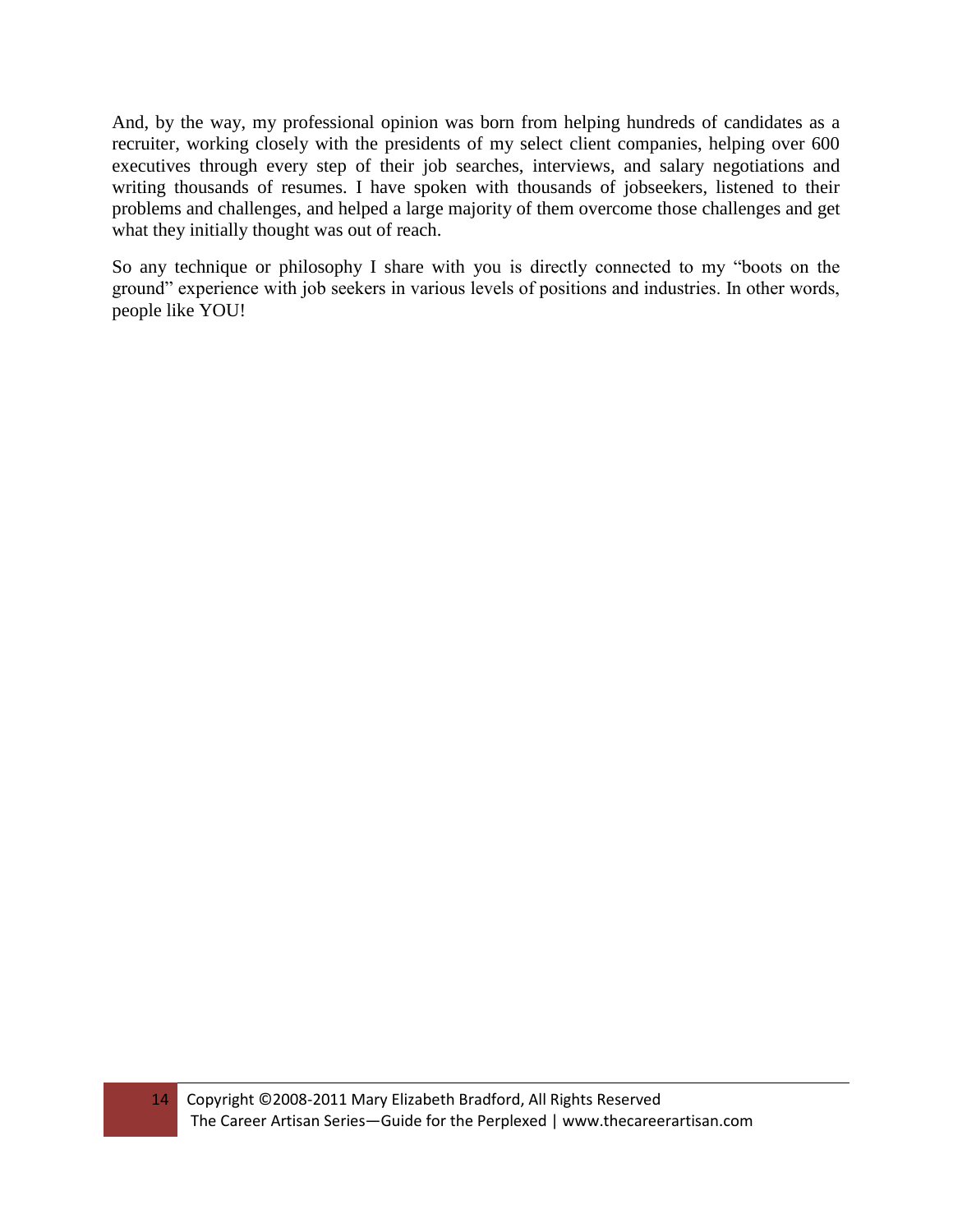## **THIRD COMPONENT: YOUR JOB SEARCH STRATEGY**

You have your focus of direction dialed in, your resume and other written and online documents looking fabulous and matching your area(s) of interest—congratulations! Now the third and equally important component of your successful job search lies in the job search strategies that you employ . . . to get employed!

These three strategies are like three legs of a stool. If one is missing—the other two legs are useless. So please, don't go to all the trouble to take care of the first two important components of your job search, only to use your focus and marketing materials to respond to jobs on job boards. It won't work.

I have written an in-depth explanation of why job boards yield such poor results in the following chapter. For now, let's focus on what works better than job boards.

What job search strategy, or combination of strategies, works best for you is going to depend on your job search goals and driving motivators. Here are a few points;

- 1. Direct mail (mailing a value proposition letter to a key decision maker in a company that YOU hand pick) works great in a variety of situations, but you must be able to define and refine your market so you can dial in on a particular group of companies. Some people have a top 25 or 50 list; others define a market (let's say retail headquarters of chains, about \$50 million in size) and send out thousands of letters through a service. Both ways can yield powerful results when done correctly.
- 2. If you have a great track record of promotion and achievement in your industry and wish to STAY in your industry, have a solid academic background and not too many jobs in the last 10 years, then you may wish to send your resume out to a list of recruiters that specialize in your industry.
- 3. If you are looking to change industries, you may wish to begin by conducting a series of informational interviews you land through research and networking. This allows you to gain access to the portal of people who have the knowledge, insider info, and access to other contacts that you will need to move forward into your new industry.
- 4. If you are changing industries or are well connected, you may wish to choose networking as one of your primary strategies. Networking can work in most job searches—but each job search is unique and I could probably craft about 20 different networking strategies for 20 different job searches. Having said that, if you have a lot of local contacts and you wish to remain in your current location, networking, done correctly can be very helpful. Also, if you are staying in your current industry and are willing to relocate, you may wish to contact all your industry networks—no matter what their location.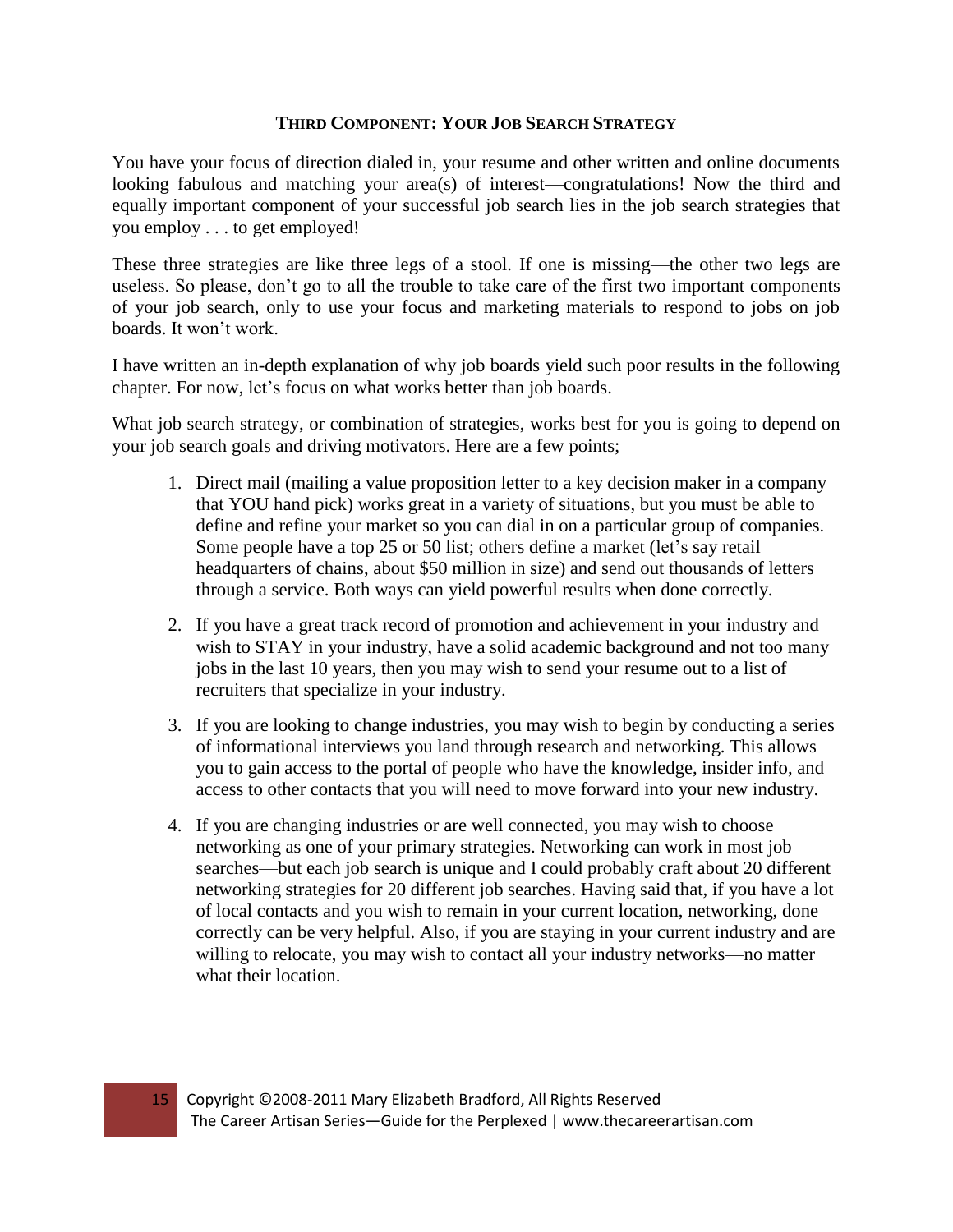- 5. One of the strategies for tapping into the hidden job market is through what I call "growth opportunities," which I will expand on in the following chapter. I happen to think finding and following up on growth opportunities is the absolute best way to find a great position no matter what your situation is. I have seen this method work over and over again for job seekers and there are not many reasons I can think of not to use this method in your job search.
- 6. I have found job boards helpful in the following instances: for researching industries, for keeping tabs on a particular company, hiring trends within an industry or with particular companies, or for applying to when you are in a highly specialized field in a niche market. However if you ARE in a specialized market, it should be relatively easy for you to isolate your market and use strategy #2, direct mail, to alert them of your availability.

If you are wanting to know how to create a better resume, how to tap into the hidden job market step by step, and learn various ways to network that are far more professional and gracious than frantically broadcasting that you are in a job hunt, you need to know that the other e-books in the Career Artisan Series cover all these topics. You can find them on Amazon and Barnes & Noble. I have dropped the price point for these books down to 80% of the true value because I am on a heart-centered mission to help job seekers everywhere. I hope this book inspires you to check them out. The information might very well change your life.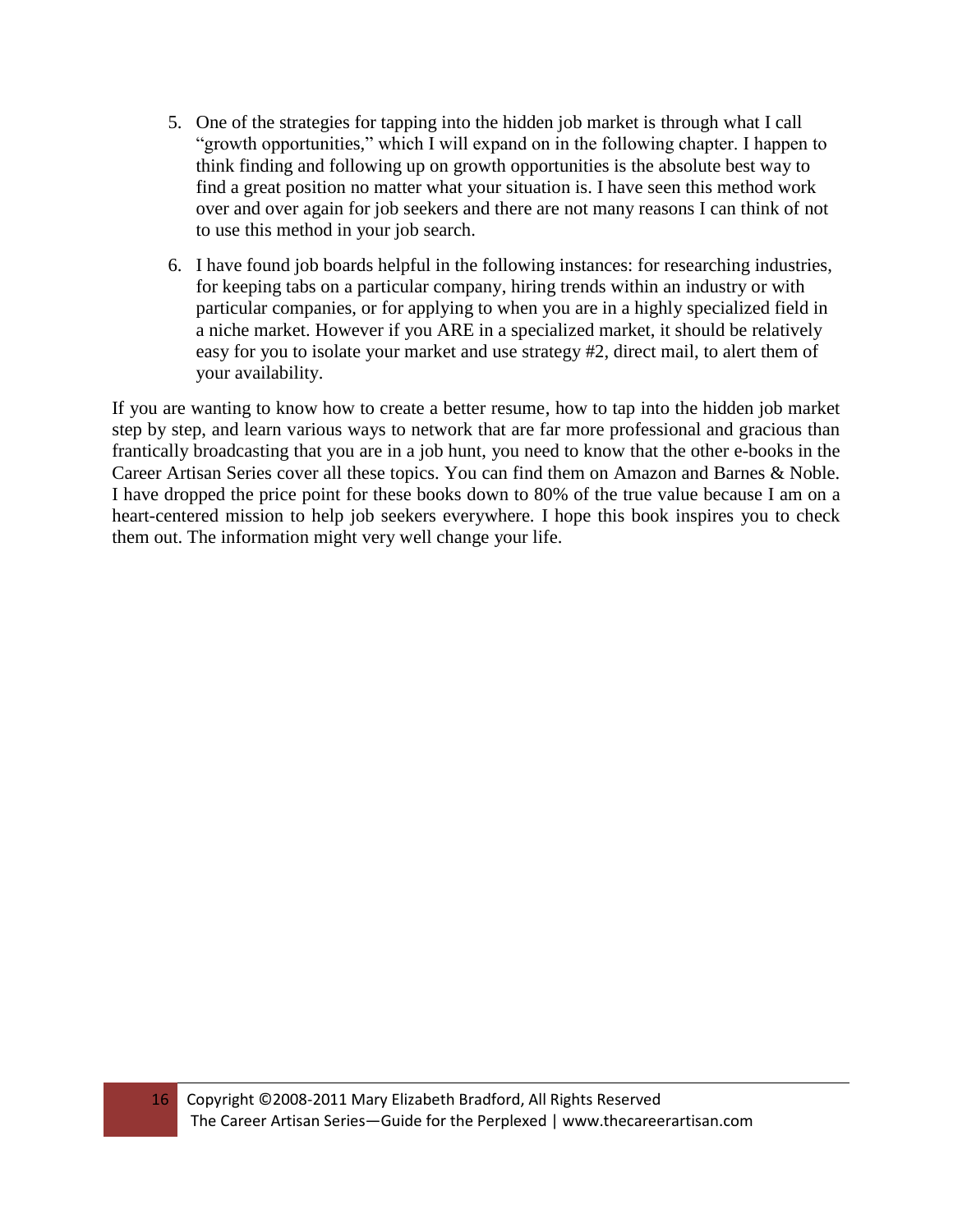## **THE HIDDEN JOB MARKET: WHAT IS IT AND WHY YOU SHOULD CARE**

I love the hidden job market. I have built my career on showing professionals how easy it is to shorten their job search and getting more quality interviews and bigger offers using a very simple yet powerful system.

A question I often hear is "Isn't tapping into the hidden job market just networking?" In short, no. It's about going direct—and cutting out both "internal" and "external" middle men. Internal within the company (i.e., HR) and external outside the company (i.e., recruiters).

Let's begin by dispelling a few other myths about the hidden job market:

## **True or false: With all the jobs listed on the Internet today, I don't need to concern myself with any "hidden" job market.**

**False.** That is, if you care about getting more than a measly 1 to 3% response rate from the resumes you send out using major job boards.

In other words, did you send out 50 resumes using job boards and you still haven't heard anything back? Well, by these standards your only problem is you haven't begun to send out enough resumes, yet . . . yikes!

The good news about these stats is that there are a whole bunch of job seekers out there who just started to feel a whole lot better about themselves. The bad news is that this proves job boards are a really depressing, hard, and painful way for the majority of us to land great jobs.

## **True or false: I should only answer jobs that are advertised because I will look stupid if I send my resume to a company when I have no idea if they need someone like me.**

**False.** Way back when I had my own executive recruiting firm I remember client companies telling me, "We don't have any immediate needs right now, but if you find a superstar, please don't forget about us—we want to see their resume!"

Not only do companies always make time for people who are "superstars" (and a lot of this has to do with the way you market yourself to them), but most companies go through **at least five steps to fill a position** before they will post the position to a major job board.

Think about it. If you have a key position that just opened up in your company, do pick up the phone first thing and call Monster? No, of course not!

You get on the phone to a few trusted colleagues. You look through your resume file to see if anyone fits the bill. You look to see if anyone already on board is qualified to be promoted or alert your staff to refer someone they might know. You launch an intimate grass roots campaign to try to fill this position waaaay before the general public is notified. And if after a few weeks, the position is still not filled, perhaps you contact a related association to post the job on their members-only job board or you contract a recruiter.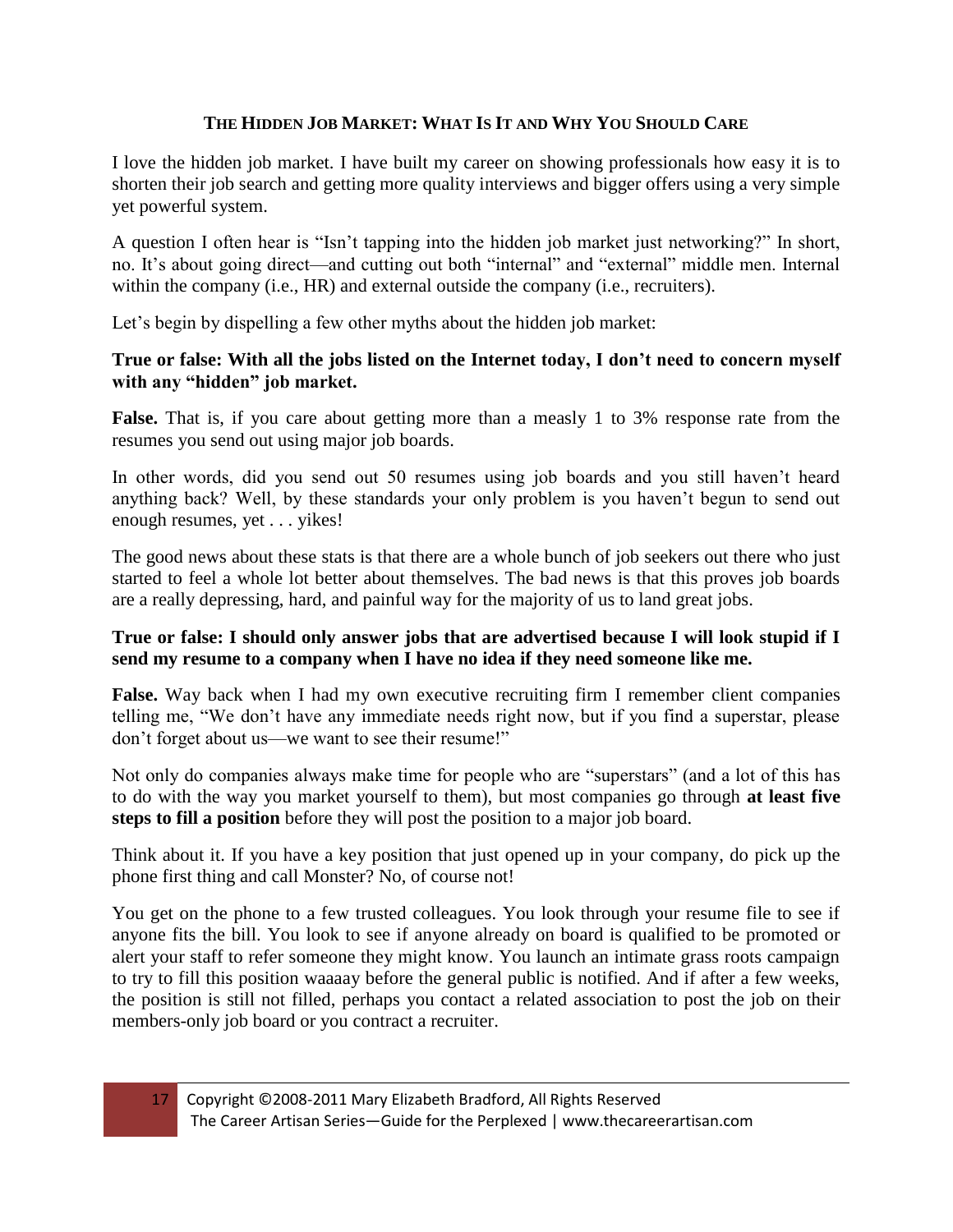## **True or false: I have heard the interview process is shorter and the salary package can be significantly higher with opportunities found in the hidden job market.**

**True!** Why? Because when you pursue unadvertised jobs you are almost always talking with the company key decision-makers right from the start. You have more creativity to sell your skills and build the value of who you can be to the company. And finally, because these interviews usually lack the formality of a full-blown human resource-driven candidate search, your competition is significantly lower AND the salary terms are less likely to be chiseled in stone. I have seen this play out in my clients' favor time after time!

## **True or false: I am not "high enough up" the ladder to seek out opportunities in the hidden job market. The hidden job market only applies to executives.**

**False.** ANYONE (and I mean even if you are right out of college) can enjoy the benefits of the hidden job market. These jobs are available on all levels and in virtually all industries.

The trick is to hone your focus so you actually achieve the results you want (more on that later!).

So why should you care about the unadvertised market? Because for you, it means more job opportunities, more market leverage, less competition, shorter interview processes, and bigger offers. Golly, I can't imagine why anyone would want to keep pumping out resumes via the Internet when you can have all this control over your next career move!

Now I bet you are wondering precisely how to tap into the hidden job market. There are three strategies to quickly get you started focusing on and finding great jobs that will never see a major job board.

## **Tip #1: You have to have a plan.**

As I have discussed in previous chapters, if you are going to launch a proactive job search (i.e. knowing precisely what you are looking for, then reaching out to get it) vs. a reactive job search (i.e. passively scanning posted jobs, waiting to find the one that fits you) then it's crucial you know the following things:

#### **Your primary target markets**

(e.g., biotechnology, pharmaceutical, medical devices)

## **Your primary positions**

(e.g., sales executive, VP of sales and marketing, business development director)

## **Your geographic parameters**

(e.g., can't leave Minneapolis, all of US, California only)

## **Your timeline**

(e.g., need a job NOW, in the next 30 days, would like to make a change in the next 6 months)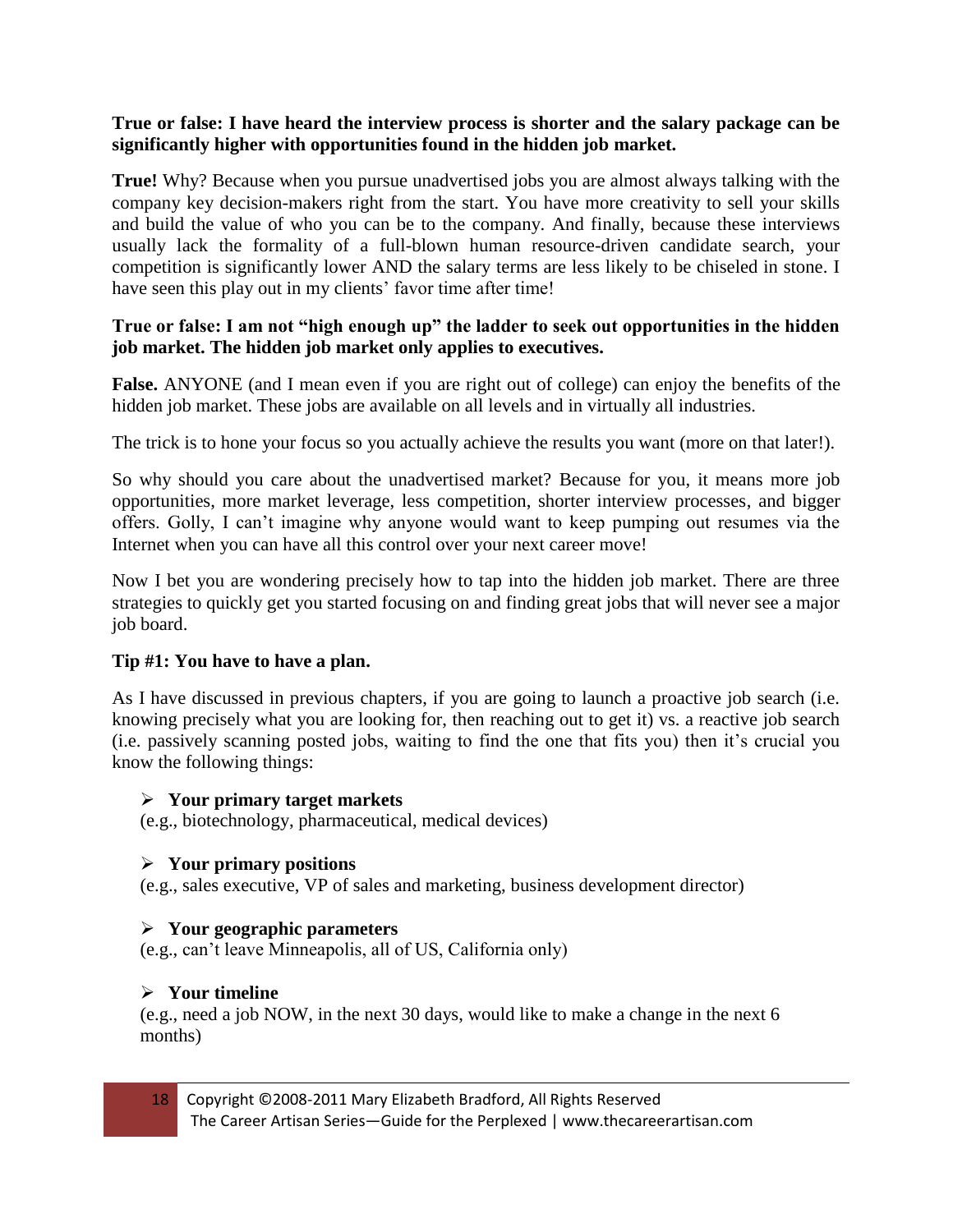## **Tip #2: You have to pick three main job search strategies for tapping into your market.**

Again, just shoring things up for you. Now that you have your plan, you should be crystal clear on what you want! Here are just a few hidden job market techniques you can utilize:

**Growing/changing or moving companies:** These companies are expanding, merging, acquiring other companies, rolling out new products or services, or are moving. They are actively changing and/or growing and can offer you an opportunity to offer your skills and strengths to help them.

**Executive Recruiters:** Identify recruiters who are familiar with your industry or position. They often have contracts to fill positions the majority of which will never be advertised.

If you are radically changing industries, a recruiter may not be the best source for you as they will be looking for "a match."

If recruiters are a good source for you, I use the best source in the country for emailing personal introductions to thousands of recruiters. You can contact me for information and pricing. However, I have provided a great free resource in the following chapter titled "Free Resources."

**Direct company contact:** The secret here is in the numbers. Contacting a company directly (fully knowing they probably have multiple open positions that are not advertised) is a great way to take leadership and control over your job search. Are you interested in looking at the higher education market in your state or the top organic food manufacturers in the US? Or maybe the fastest-growing healthcare-oriented businesses in your city? All these "lists" are accessible to you and allow you to easily tap right into your market of focus!

## **Tip #3: Manage your job search like a marketing campaign.**

Once you have your plan and have determined the best place to gather your resources and your general strategy, you must make a simple plan to move forward. Depending on your timeframe, pick the hours and days each week that you plan to invest in your next career move. Block out those times and stick to them! Honor your commitment to your job search just like you would honor your commitment to your present employer to show up on time each day.

**During your job search, keep things simple and focus on the actions you are taking, not the results!** This way you can celebrate your initial "successes," which in the beginning are the completion of each of your daily and weekly goals. The results will unfold elegantly and abundantly and you will enjoy feeling that satisfaction of success whether you are investing in marketing yourself or basking in the warm glow of landing your third or fourth interview!

Be careful not to devalue the importance of this tip. This strategy is one of the main points to averting thoughts of despair and feelings of overwhelm.

In my book, The Career Artisan Series—The Hidden Job Market, I give step-by-step instructions for setting up and managing a very simple and effective job search to tap into the hidden job market. You can learn more about this in the free resources chapter below.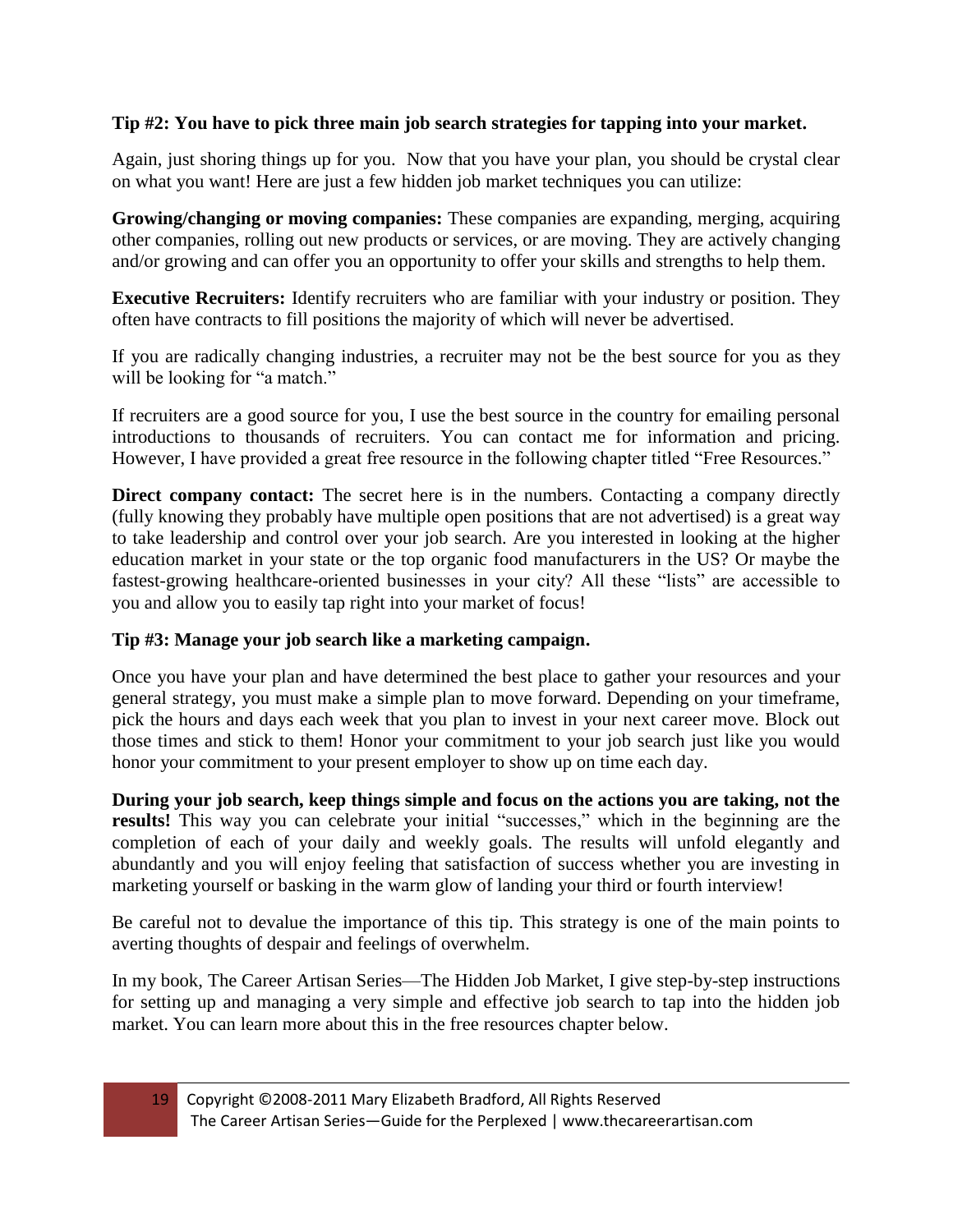## **CASE STUDIES**

I would like to share with you the following real-life stories of professionals who utilized the hidden job market to land amazing jobs.

### **Success #1: Industry and physical move.**

Kay moved from Wisconsin to Memphis, TN, for family reasons. She didn't know a soul except for her relatives. Instead of asking them if they knew of any available jobs, Kay inquired about very specific industries and only asked her relatives if they had any contacts in those industries with whom she might call for mentoring. She quickly got the name of a professional in the education market whom she called to share that she was new in town, looking into two industries, and his was one of them. Kay's contact was happy to talk with her and offer her guidance. At the end of the call, Kay asked him if he knew of anyone else in the industries she was exploring and he readily gave her a contact. She contacted him (a local government official) who interviewed her for a position that had not been advertised that next week. She landed the job, received a \$5K raise, securing a position in her new industry of choice. Kay achieved her goals AND a raise in less than 30 days.

\* Notice that Kay never asked for a job—she really was in "research gathering mode," exploring her two target markets. Her contacts reached out to *her* by asking Kay if she would be interested in interviewing!

### **Success #2: Strategic move to international real estate site selection management.**

Jeff had his sights on commercial real estate site selection and project management for international franchises. His challenge was that he had only done small real estate deals of less than \$2 million. He located companies that fit his parameters and qualifications and put those companies that were growing fastest at the top of the list. Without getting discouraged, he left multiple messages for one of his key contacts. When he finally connected with him, his contact praised Jeff for his professional yet tenacious follow up. Jeff secured an interview and landed the exact position he wanted as well as a \$15K increase in his base salary. He now typically negotiates \$5 million to \$15 million deals.

#### **Success #3: Moving into a higher growth industry.**

Kevin found an article about a growing biotech firm he was really excited about. He contacted the VP quoted in the article by sending a letter, a copy of the article he was referencing, and his resume. When Kevin called to follow up the VP stated that he was flattered by Kevin's approach and he had kept Kevin's letter and resume on his desk in anticipation of his call. Kevin was brought in to interview for a position they created specifically for him after he impressed the VP with a marketing idea for increasing revenue. Kevin was offered a position and a lucrative commission and bonus plan.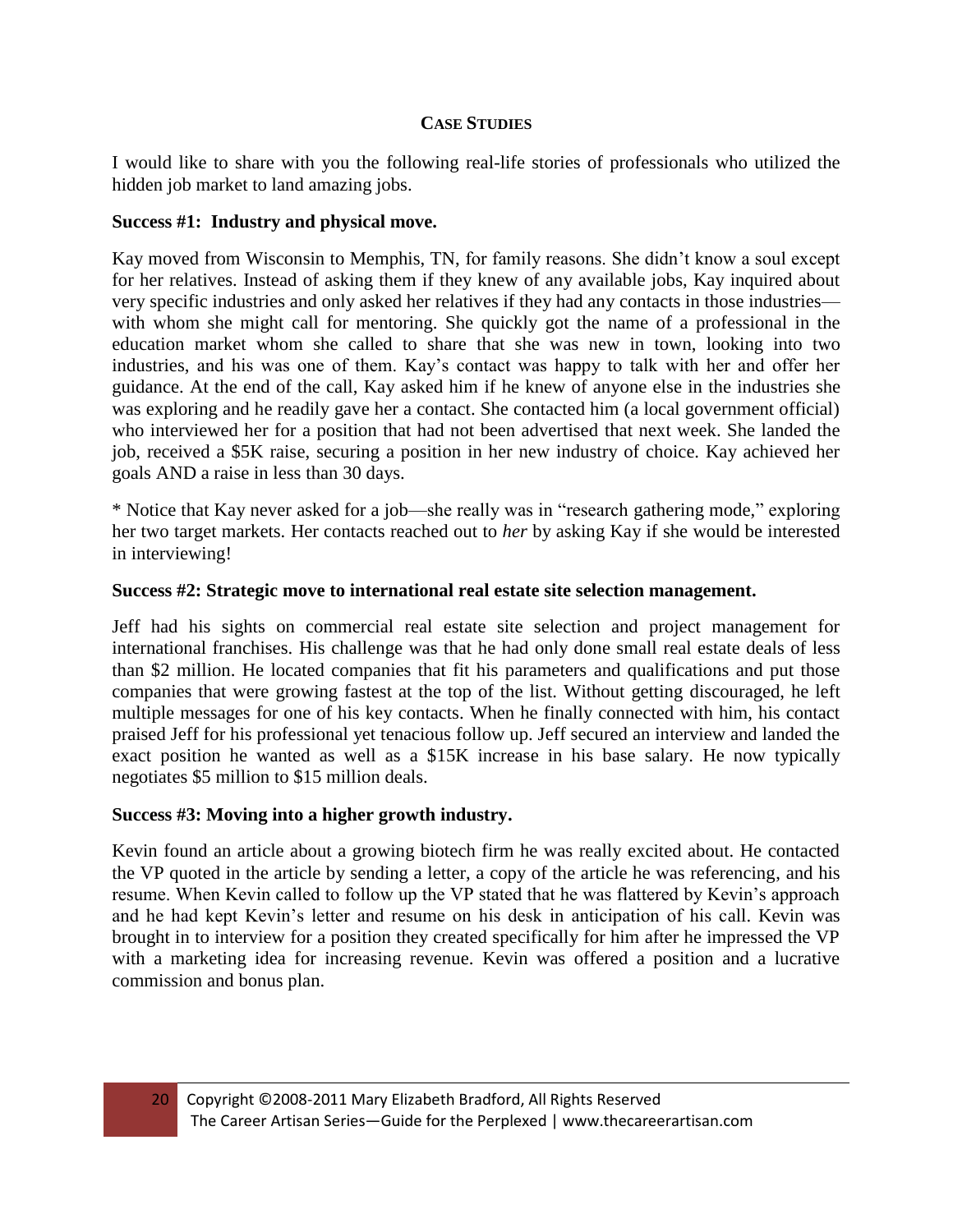## **Success #4: C-level executive wanting to slow down the pace and the pressure.**

Tom was a CEO with a large manufacturing firm. He was forced out after leading his company through a merger. Tom decided he still wanted to work but did not want the pressure of leading a company in a declining market, and he no longer needed his high six-figure salary. Tom found an industry that was growing and was very attractive to him. He isolated a group of small, growing companies, had his resume professional redone to highlight his skills as an operations leader/COO, and created a strategy to connect with the companies of his choice and their key decision makers. Within six months he landed his ideal position in his geographic location of choice with a company he was truly excited about. He was coached on how to successfully answer questions regarding his salary shift so he would not be disqualified for being "over qualified" and making too much money.

## **Success #5: From personal injury attorney to risk manager in a new city and state.**

Jan was a high-powered attorney in New York. She was getting married and moving halfway across the country. She did not wish to remain a partner in a law firm but wanted to change industries. After a certain time of due diligence, she choose the medical/risk management field. Jan had a lot of skills that she could transfer into those industries as a personal injury lawyer. Jan was changing industries, had to match a rather large salary, and wanted to research a totally new industry in a new location where she had no networking contacts! Jan made a plan to conduct a series of informational interviews with key players in her markets of interest. After a series of informational interviews, two turned into actual interviews. She was hired by a developer of healthcare facilities for the position of risk manager. It is interesting to note that the two candidates that were her competition for that position had significantly more risk management experience than Jan and were local and known in the community. Jan's new boss (the company president) informed her that she was chosen over them because her enthusiasm for the position was far greater than the other two candidates. Jan attributed this to the coaching she received on interview techniques.

### **Success #6: Construction executive gets a 10% raise, huge signing bonus, and finds a great position in a very depressed market.**

Dan was a construction vice president in Florida. He had been laid off and was looking for work for some months. Although he and his family wished to stay in Florida, the economy, and especially the construction market, had been extremely hard hit and he had spent months answering jobs on job boards with no response.

He had his resume professionally redone and was encouraged to first look in his own backyard for opportunities (using new techniques and a much improved resume) despite the economy and the lack of response he had originally received since that is where he wished to be and a company would not have to pay a large relocation fee to hire him. Because of the tough market, even though he was a potential candidate for a recruiter, he was advised to use specific strategies to tap the hidden job market first—as this would save the company the \$20K to \$30K recruiter fee—which would make Dan look more desirable and give him more negotiating power. Dan

21 Copyright ©2008-2011 Mary Elizabeth Bradford, All Rights Reserved The Career Artisan Series—Guide for the Perplexed | www.thecareerartisan.com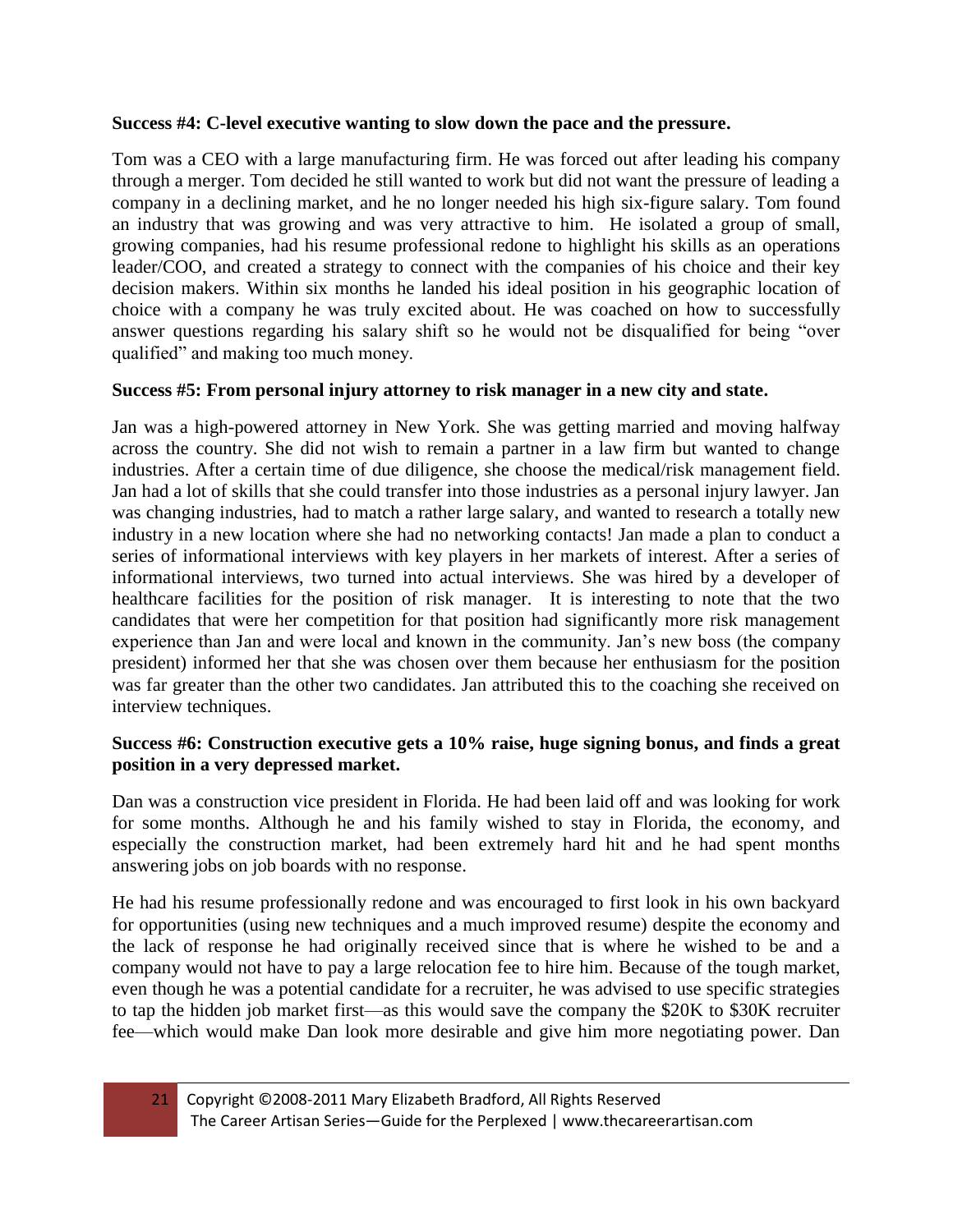used two hidden job market strategies targeted to the Florida market and, in his own words; he outlines the results of his efforts:

**"After using your system I received three interviews in a single week in the hidden job market! I was offered an ideal position with a 10% compensation increase over my previous job. I was able to negotiate a \$23,000 signing bonus and full relocation package into the offer I received! It is a great job opportunity that is in line with my objectives, and one that I never went out to the job boards to try to find. I also have a new set of tools to help my personal networking and business marketing activities moving forward."** 

### **–Dan, VP Construction, Florida**

#### **Success #7: Entry/Mid-level job seeker changes industries and location.**

Jackie lived in Michigan and had begun her career as an account executive but she quickly realized she didn't like it—although she did like the industry she was in—media and advertising. She didn't have her resume professionally designed because she simply could not afford it, but she did learn how to write a short, effective value proposition letter that sold her skills in her desired position (which was in more of an administrative support position). She targeted several companies in the area where she wished to relocate (Dallas, Texas). Within two months she had an offer which was \$14K more than she made previously, but she turned it down because the company was most interested in hiring her to stay in her previous role that she did not like: account management. She held out for, and received, a second offer in her position and industry of choice and negotiated \$7K more than her previous position. The company that hired her was based in Dallas. Jackie never answered a job on job boards, targeted small and mid-size companies, connected directly with top management of each company, and conducted a personalized direct mail campaign to get exactly what she wanted.

\*\*\*

In today's competitive job market, non-traditional job search methods are more important to your success than ever before. Don't wait for positions to be advertised on job boards so you can play the "job auction game" where companies bid for the lowest price help and people are moved through job screenings like cattle!

Honor your commitment to obtaining the best opportunity that fits you! Show off your value, worthiness to be interviewed, and your professional tenacity by taking the initiative to focus on what you want and then elegantly, easily, and confidently take a position of leadership and control to get it! I promise you are going to be inspired by the feeling you get of actually controlling your job search and definitely sweetening the outcome in your favor.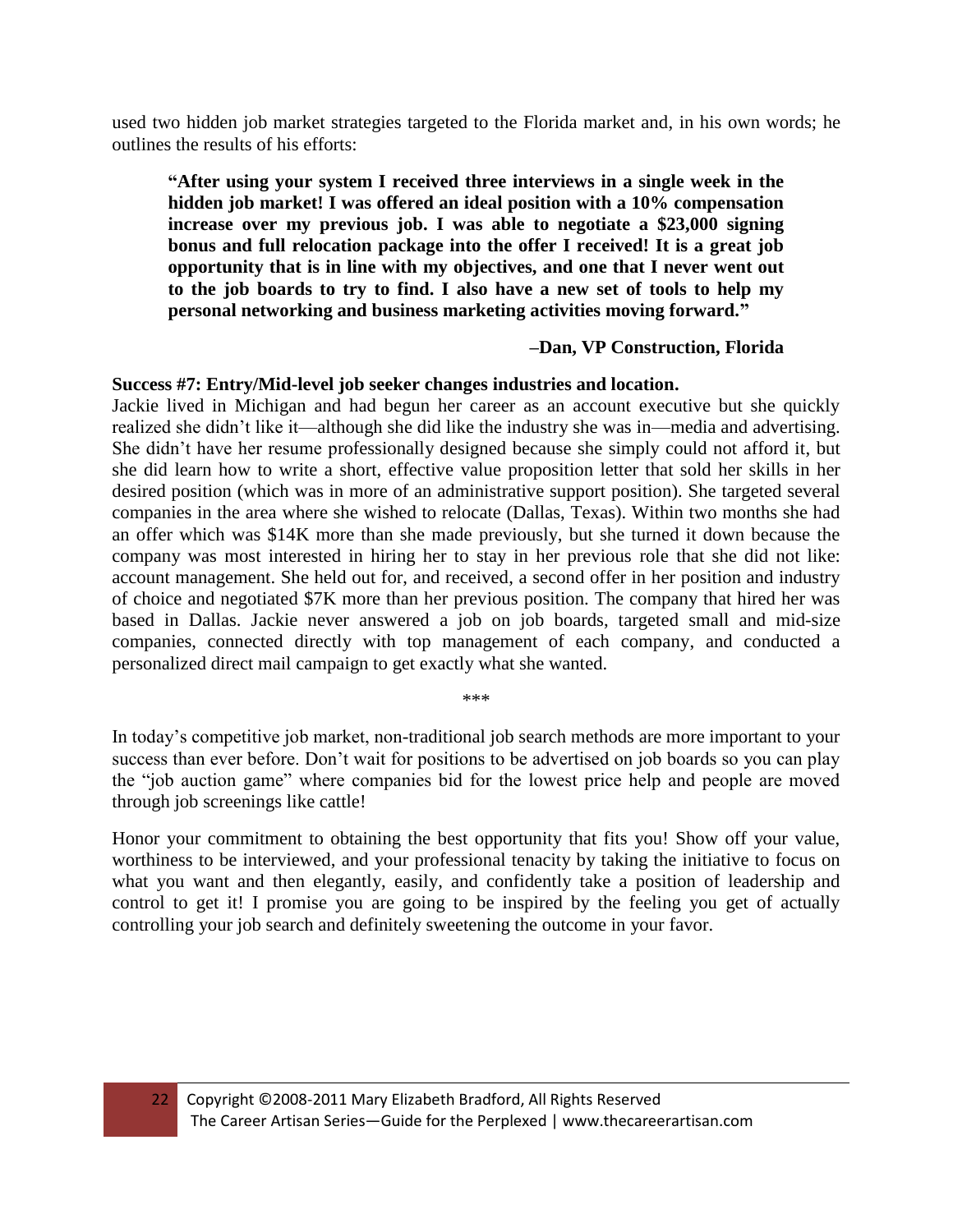#### **FREE RESOURCES**

I want to give you some places that you can go to access great information for free. This is a short list but I hope it serves to give you a solid foundation as you move forward in your job search.

### **Free Hidden Job Market Webinar:**

<http://www.job-searchsystem.com/freewebinar.html>

Just sign up to instantly gain access to a webinar that I did with the president of Ilostmyjob.com on how to specifically tap into the hidden job market.

#### **Free Bimonthly Electronic Newsletter, The Career Insider:**

<http://www.maryelizabethbradford.com/freearticles.php>

I have readers that have been on my e-zine for years because not only do I give effective job search secrets, I also report on growing industries where the jobs are.

#### **Career Directors International**

#### <http://www.careerdirectors.com/jobseeker.htm>

The career services industry is an unregulated one. That is why it is my belief that if you are going to hire someone, be it a resume writer, job search coach, or other similar expert, they should be certified by an outstanding organization and this is my favorite, Career Directors International. It is run by veteran expert Laura DeCarlo, a highly respected voice and trail blazer in the careers industry. Certifications are tough to get and require the recipient to partake in several different kinds of ongoing industry participation to keep them. This is a good thing! Check out the CDI site for articles, videos, and resources.

#### **Jobbait.com**

#### <http://jobbait.com/e/start.htm>

I have known Mark Hovind, president of **Jobbait.com**, for many years. He constructs direct mail campaigns for high six- and seven-figure executives but he also gives away some amazing information, including his highly popular monthly job market reports. These reports are compiled by aggregating numbers from the US Department of Labor and the Bureau of Labor and Statistics, and will offer you some incredible insight into which industries are growing and where. He also offers several other free reports on US industry employment growth and trends. I insist all my clients read these reports because there are so unique and helpful.

#### **The Riley Guide**

#### <http://www.rileyguide.com/>

I have used The Riley Guide for years for deep level research on every conceivable job search topic! Check out the A to Z index to search for exactly what you want and need. The Riley Guide is a directory of employment and career information sources and services on the Internet. It is primarily intended to provide instruction for job seekers on how to use the Internet to their best advantage, but recruiters and other career service industry professionals will find information here to help them also.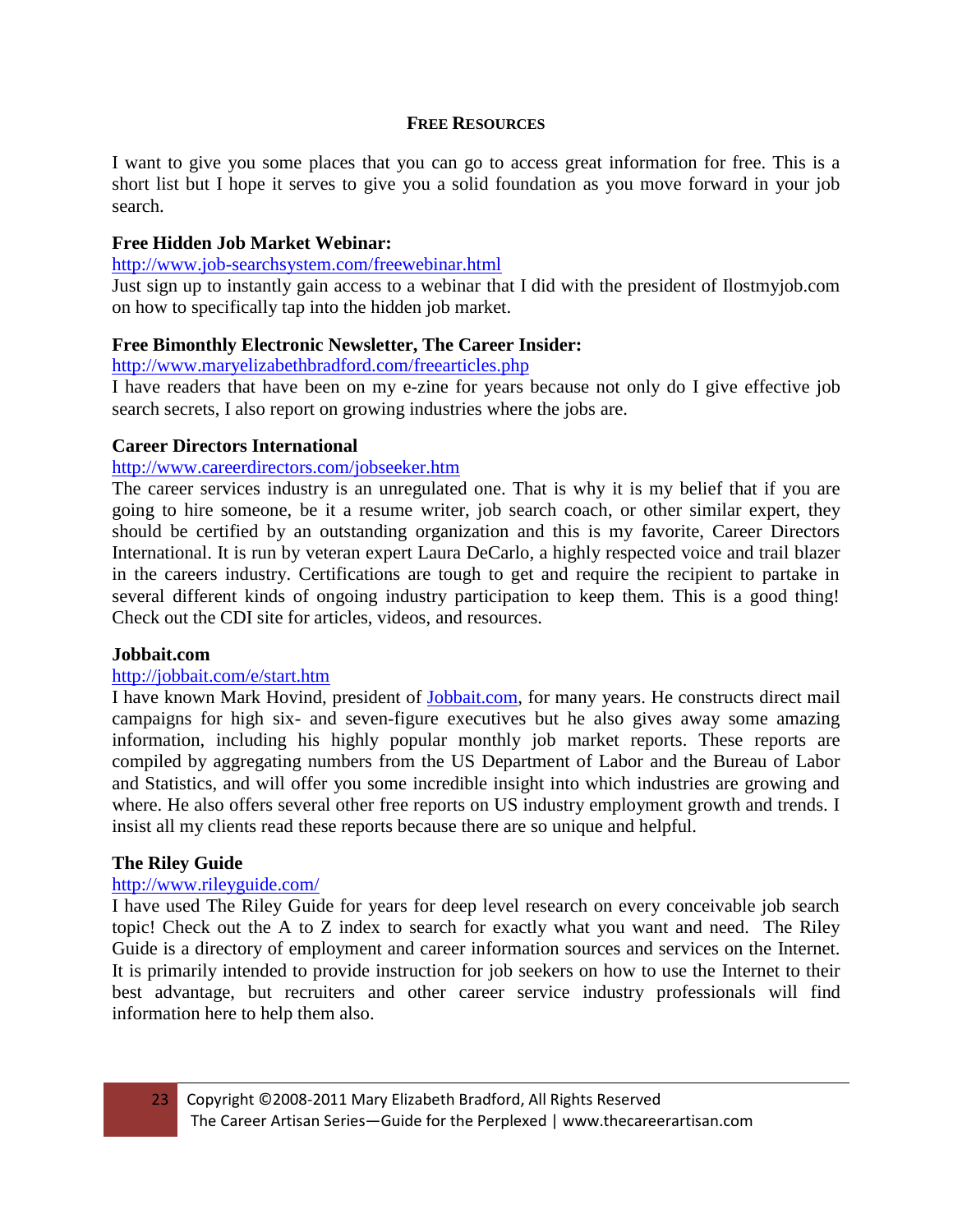#### **OTHER RESOURCES**

I hope you will consider my other bestselling e-books on both Amazon and Barnes & Noble to help you in your job search. This is an affordable way to access very powerful, step-by-step information to help you in your job search—no matter what level you are at in your career. You can learn more here:

Amazon author page:

[www.amazon.com/Mary-Elizabeth-Bradford/e/B004UMSH90/ref=ntt\\_athr\\_dp\\_pel\\_1](http://www.amazon.com/Mary-Elizabeth-Bradford/e/B004UMSH90/ref=ntt_athr_dp_pel_1)

Barnes & Noble Nook Books:

[www.barnesandnoble.com/s/the-career-artisan?keyword=the+career+artisan&store=e-book](http://www.barnesandnoble.com/s/the-career-artisan?keyword=the+career+artisan&store=e-book)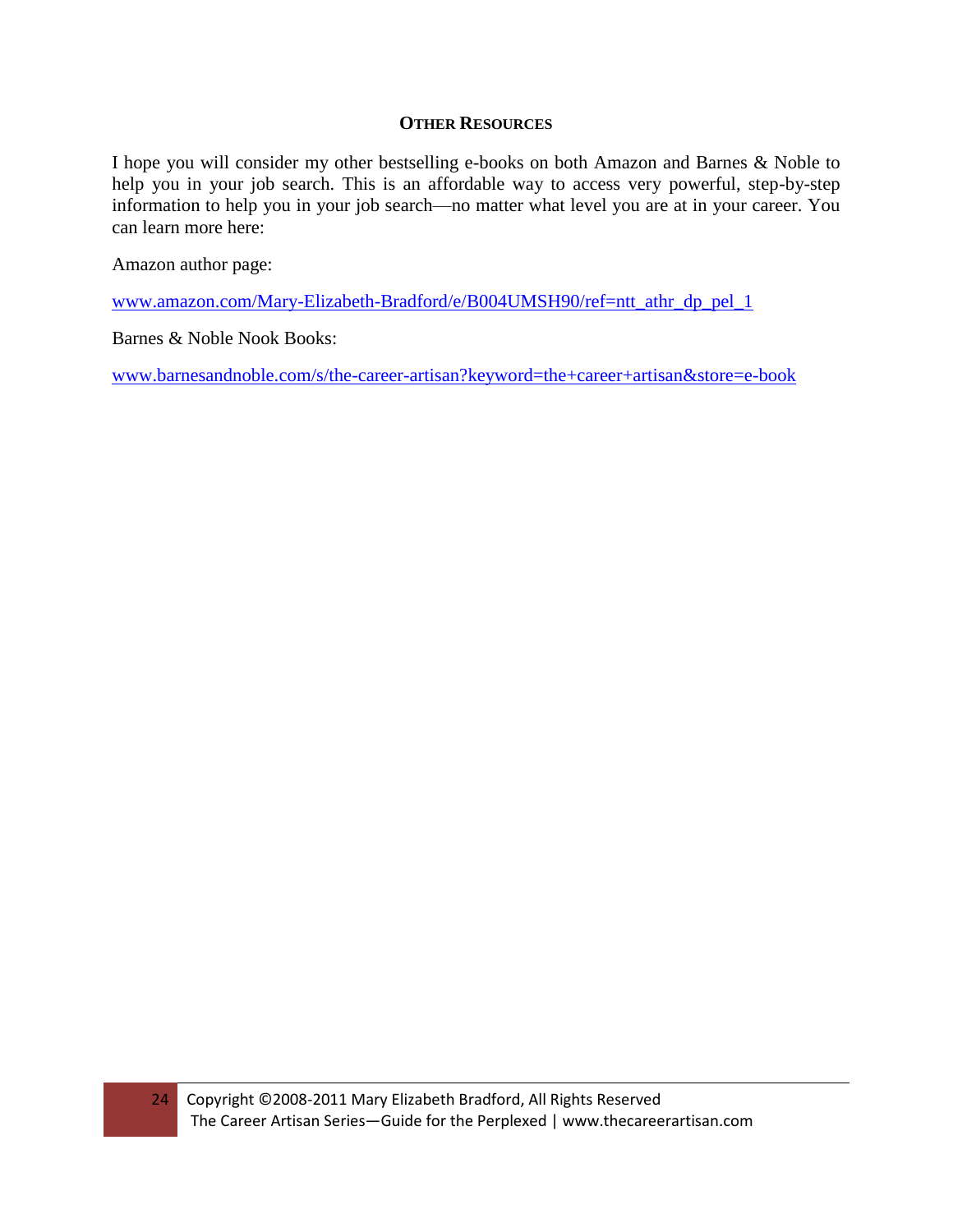## **BONUS: FIVE COMMON RESUME MISTAKES**

I see it too many times.

Brilliant, forward-thinking executives missing out on fabulous job opportunities . . . just because their resume wasn't working for them like it should!

A resume is no place to cut corners on your job search . . . that's like going on a first date with someone you really like without getting all cleaned up. Yikes!

Here are five common resume mistakes to avoid:

#### **Mistake number one: Too generalized.**

If you are an executive you must be able to communicate precisely what you bring to the table.

Here is a quick tip on getting specific: what is the ONE key area where you really shine? Is it your industry (that you plan to say in) or is it a function or a process? Once you have that written down, next write down your next two greatest strengths.

Are these keywords right at the top of your resume? They should be.

#### **Mistake number two: Too long.**

Is your resume more than two pages? Under certain circumstances a three-page resume is acceptable (and of course a CV can be as long as you like), but generally you are better served to keep your resume no longer than two pages.

#### **Mistake number three: Too garbled.**

Word economy is extremely important when it comes to writing your resume. Do you have a long list of bullet points under your job from the 1990s? Was the position you held at that time about four levels below where you are at now? If the answer is yes, that is a big red flag.

Perception is everything, and you really want your potential employer to see you as the leader you are now, not the manager you once were.

#### **Mistake number four: Too plain.**

Have you looked at samples of executive-level resumes? How does yours measure up to them?

Boxes, arrows, and even small charts and graphs that demonstrate your accomplishments are quick, compelling, and effective strategies that garner positive attention.

Have you ever looked at a credentialed, experienced resume writer's website and seen the testimonials about how Mr. Executive couldn't get an interview until Mrs. Super-Resume Writer redesigned his resume? It works, and it's a wise (and often tax deductible) investment!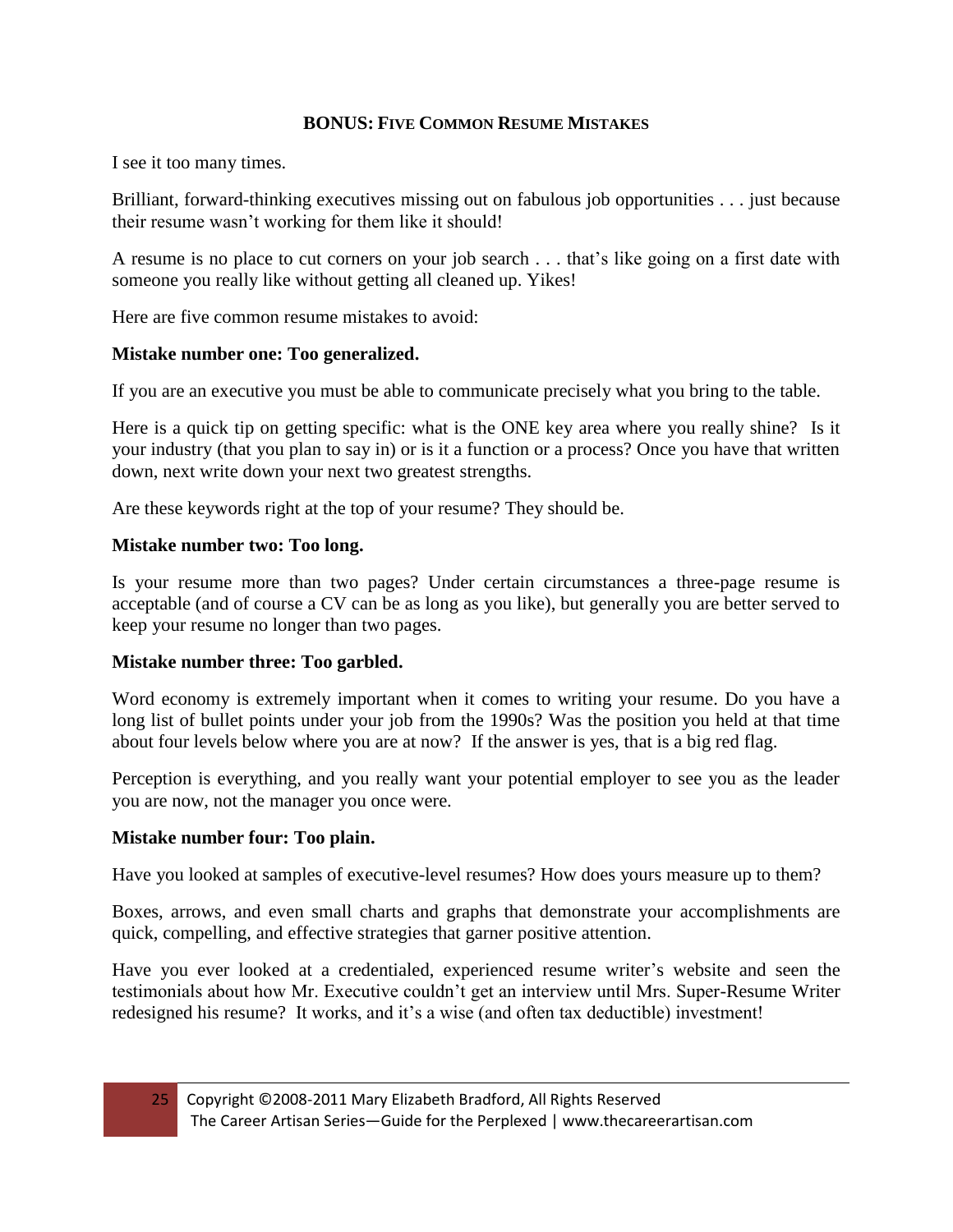### **Mistake number five: Too boring.**

One of the most important things your resume should convey is your accomplishments. They need to be short, quantified, and highly compelling!

This is a tough one for most executives. Even resume writers admit they would be hard pressed to write their own resume!

But you can begin by using a simple template that includes the following:

- 1. Problem.
- 2. What you did.
- 3. What happened when you did it?

These stories should detail what you are doing when you are at your very best and LOVING your job! This way you will be honoring your strengths and aptitudes authentically and attracting the right attention!

By avoiding these five mistakes you stand to secure more high quality interviews and reach your career goals more quickly and easily!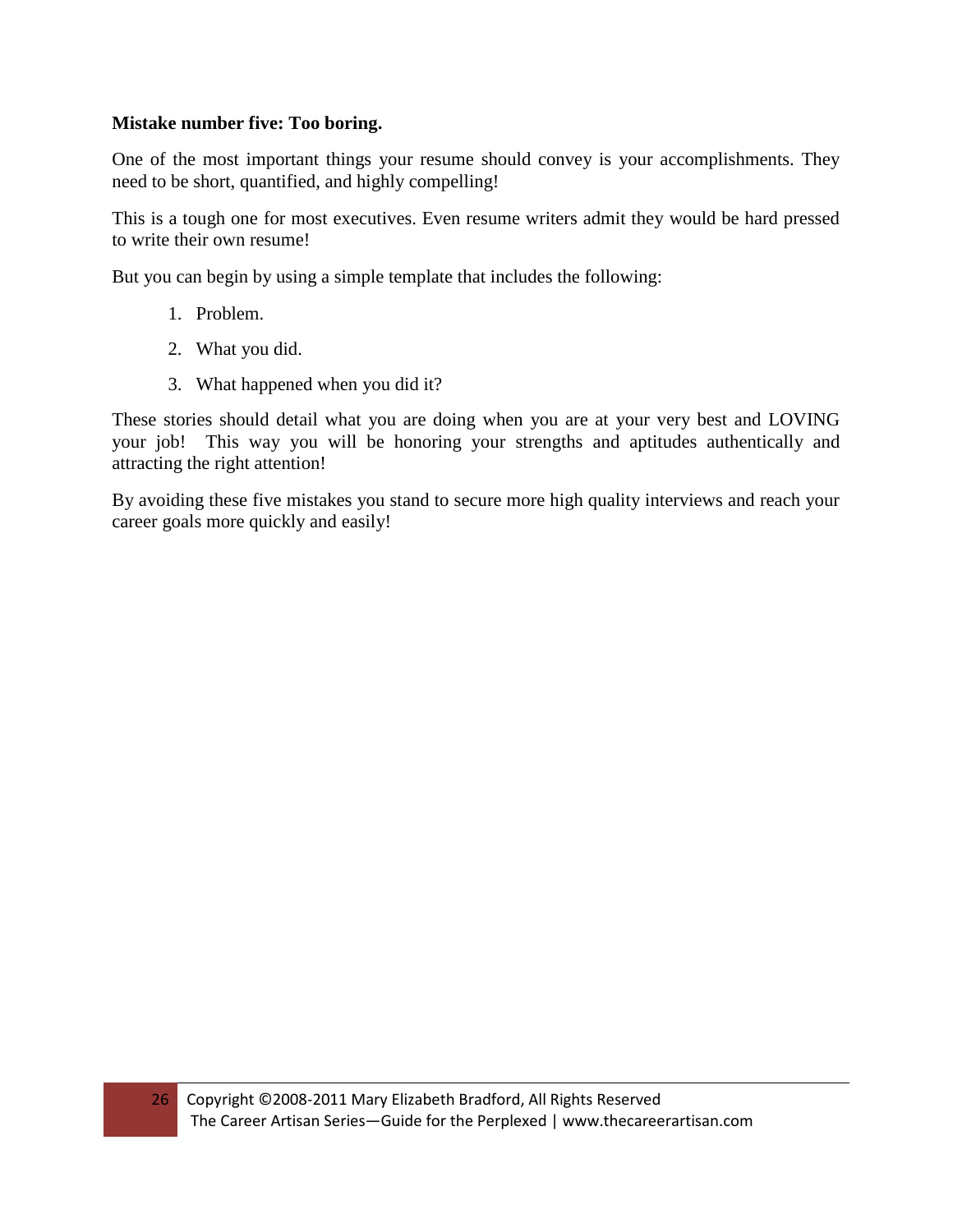## **BONUS: 5 JOB SEARCH SHORTCUTS FOR BUSY PROFESSIONALS**

A job search can quickly become a time-consuming and frustrating experience, without the right tools, planning, and resources. Making one mistake, such as "surfing the Internet" as your main medium for job hunting, can lead to countless hours of wasted time each week. Here are five simple steps to save yourself time, frustration, and wasted energy:

### **Step 1: Create your system.**

Use a simple system to map out (yes, actually write it out—so it's "out of your head" and on paper!) your job search goals. Where you are going, what is motivating you, your thoughts on how you are going to get there, and what your ultimate goal is. Mapping out your plan and your strategy will keep you on track and focused—thus saving you wasted time and energy.

### **Step 2: Use a job aggregator.**

In other words, a beta search engine for jobs. This way you can use one site for one search to find almost all posted jobs. This one step will save you from hopping from one job board to another—and endless hours of frustration. Understand that responses on any job board vary from 2% to 6%. With those odds, this is one critical area you really want to look to streamline your search and save yourself time.

### **Step 3: Set up an email alert.**

Set up an email alert on the job aggregator of your choice. This saves you even more time as your matching jobs will automatically be sent you!

## **Step 4: Invest wisely.**

It's easy to figure out where best to invest your time. Simply identify the top three areas where you are most certain to penetrate your market. It could be "like companies" in a technology business park, or a trade association, through social networking sites, or through a portal such as the top 10 executive recruiting firms. Once you have identified where to invest your time for the biggest payback, you can minimize the time you spend on other job search activities while you maximize your time in your key areas.

#### **Step Five: Create a schedule.**

Create a modest "job search schedule" for yourself. Specifically, days and times each week you are going to devote to your career move. Why a "modest" schedule? Because you want to create a schedule you can actually keep and feel a real sense of achievement as you reach your weekly goals. You can always increase your commitment later! This technique works wonders during a career search. You will be amazed how accomplishing your job search goals in real time will motivate you as you move forward!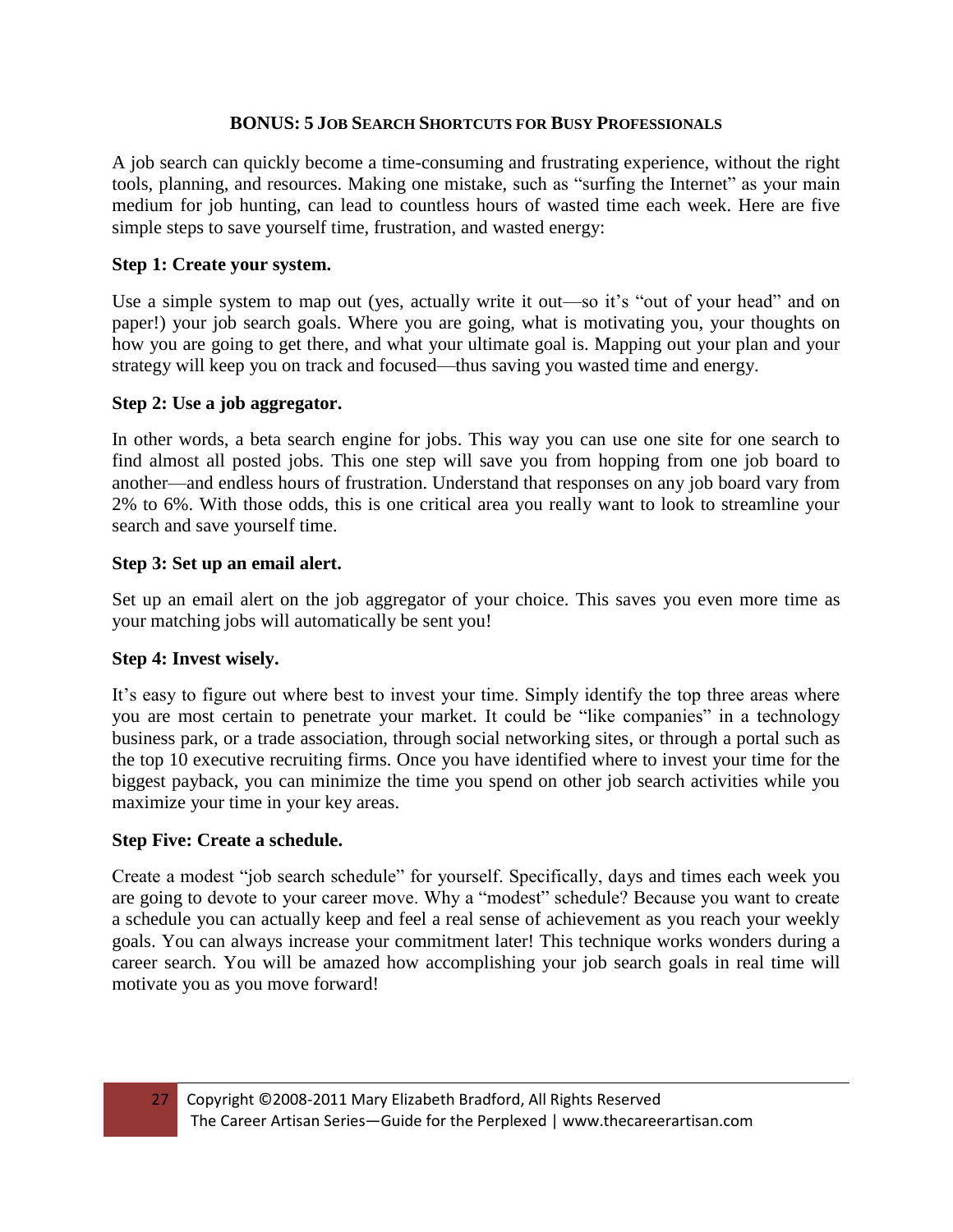## **BONUS: 5 WAYS TO GET YOU AND YOUR JOB SEARCH OUT OF A SLUMP . . . FAST!**

One of the key areas you may be struggling with as a job seeker is a feeling of rejection. This can cause a real slowdown in your job search activity. This downward spiral can happen for a variety of reasons including:

- A poor response from companies and/or jobs to which you have submitted your resume.
- Stopping your job search once you get one or two job interviews (to see how they pan out).
- Hinging everything on one hopeful offer.
- Only using one method in your job search (like responding to Internet job postings).

If you find yourself in any of these slump-producing predicaments, take heart! Here are five simple and effective tips to quickly get out of your job search slump:

## **Tip #1: Check your blueprint.**

Your job search should begin with a simple outline of what you want to ultimately achieve. Don't be afraid to be specific! This includes your wish list of what you want your ideal career position to look like.

From there you can easily target markets, brainstorm on secondary markets, define your geographic preferences, etc. To reach your goals, you must know clearly where you are going.

## **Tip #2: Get out from behind your computer!**

Spending hours searching the Internet each day is NOT going to help you . . . in fact, it causes overwhelm and can even make you feel depressed. It's the least effective form of job searching—so pick two or three other methods for getting your job search on track and leave the surfing behind for the time being.

## **Tip #3: Reconnect with people you know.**

This is an absolute MUST for moving forward! You must reach out and connect with past and present people you know, people you used to work with, and even people that do business with you such as your realtor, your banker, or your insurance rep (these people are especially helpful by the way if you are looking locally because they know tons of people and they value you as a client).

# **Tip #4: Stop worrying that you are bothering people!**

I will share a secret with you. When you ask a networking contact for their expert opinion on your career goals, you are allowing them to speak from a place of expert status. And people LOVE to speak from this position of authority! So let them feel good about sharing what they know to help you and give them a call!

28 Copyright ©2008-2011 Mary Elizabeth Bradford, All Rights Reserved The Career Artisan Series—Guide for the Perplexed | www.thecareerartisan.com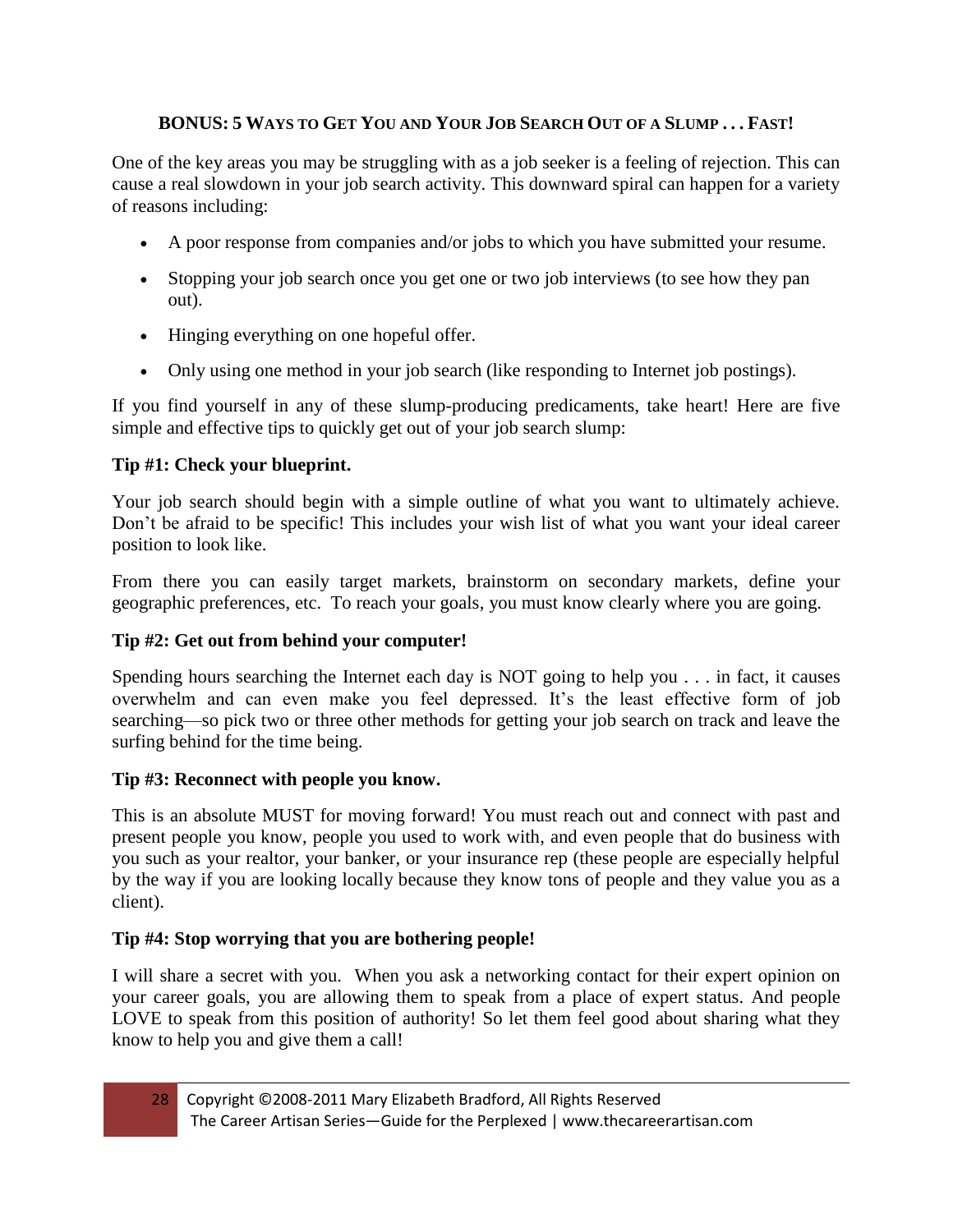## **Tip #5: Give yourself AND your goals a break.**

Unstick your job search by chunking down your goals to just one or two a day for a whole week. Only commit a few minutes—up to an hour of your time each day (no more than that).

Combine this with some kind of daily sport or relaxing activity you enjoy.

This will give you manageable goals you can meet and celebrate as you reach each one, while bringing your relaxation time into balance. Remember, the time you spend relaxing actually increases your performance and recharges your batteries!

So if your job search is in a slump, now is the perfect time to get back on track by refocusing yourself, doing a quick check of your goals, reconnecting with your network, and temporarily shifting your expectations of yourself while increasing your R&R.